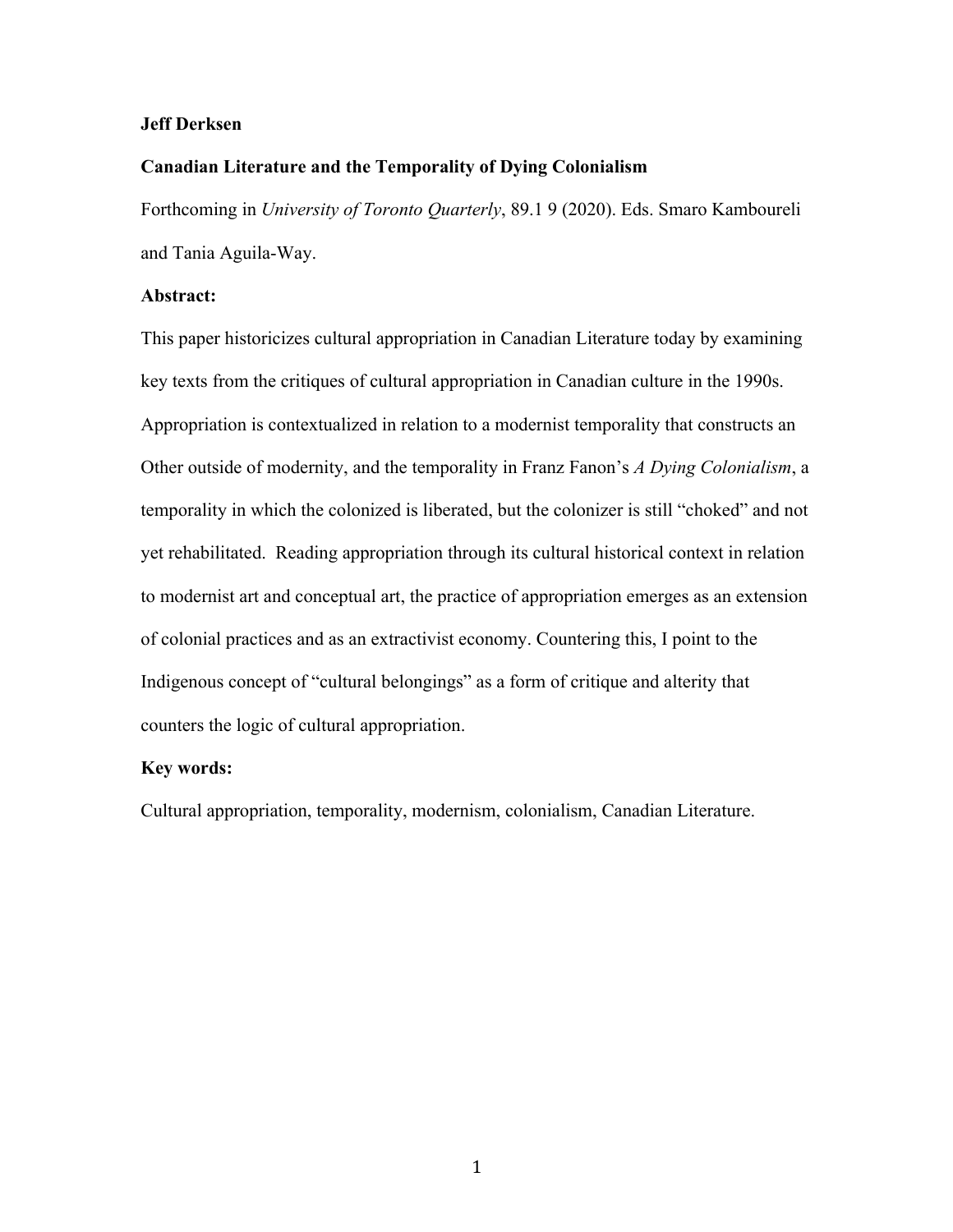### **Canadian Literature and the Temporality of Dying Colonialism**

In May 2017, *The Globe and Mail* republished a text directly titled 'Stop Stealing Native Stories" originally written in 1990 by Lenore Keeshig-Tobias. Reading it online was a jarring experience, for it was only until I hit the name of W.P Kinsella that I realized that this text, unfortunately fitting the present context of cultural appropriation in Canadian writing, was almost two decades old. Keeshig-Tobias's central question, "But why are Canadians so obsessed with native stories anyway? Why the urge to 'write Indian'?", gains even more resonance given that this urge to treat Indigenous belongings and knowledges as commodities in the marketplace of ideas or as fodder to bank on for cultural capital remains disturbingly, and unapologetically, present today. From my perspective of having been involved in a politicized writing and visual art scene back in the day when Keeshig-Tobias's column was originally published, and having learned from the extremely productive discussions and battles that shaped the concepts of *identity politics* and, crucially, *the politics of identity* alongside notions of cultural imperialism and the on-coming wave of "the commodification of everything," it was similarly jarring to follow the debates that emerged out of the call for a new prize for cultural appropriation by Hal Niedzviecki, the editor of The Writers Union of Canada's (TWUC) journal, *Write*. They reflected a lack of historical perspective and yet another blocking of progress regarding equity, the right to self-determination, and generally any sense that the culture industry of Canada had done anything other than reify itself through liberal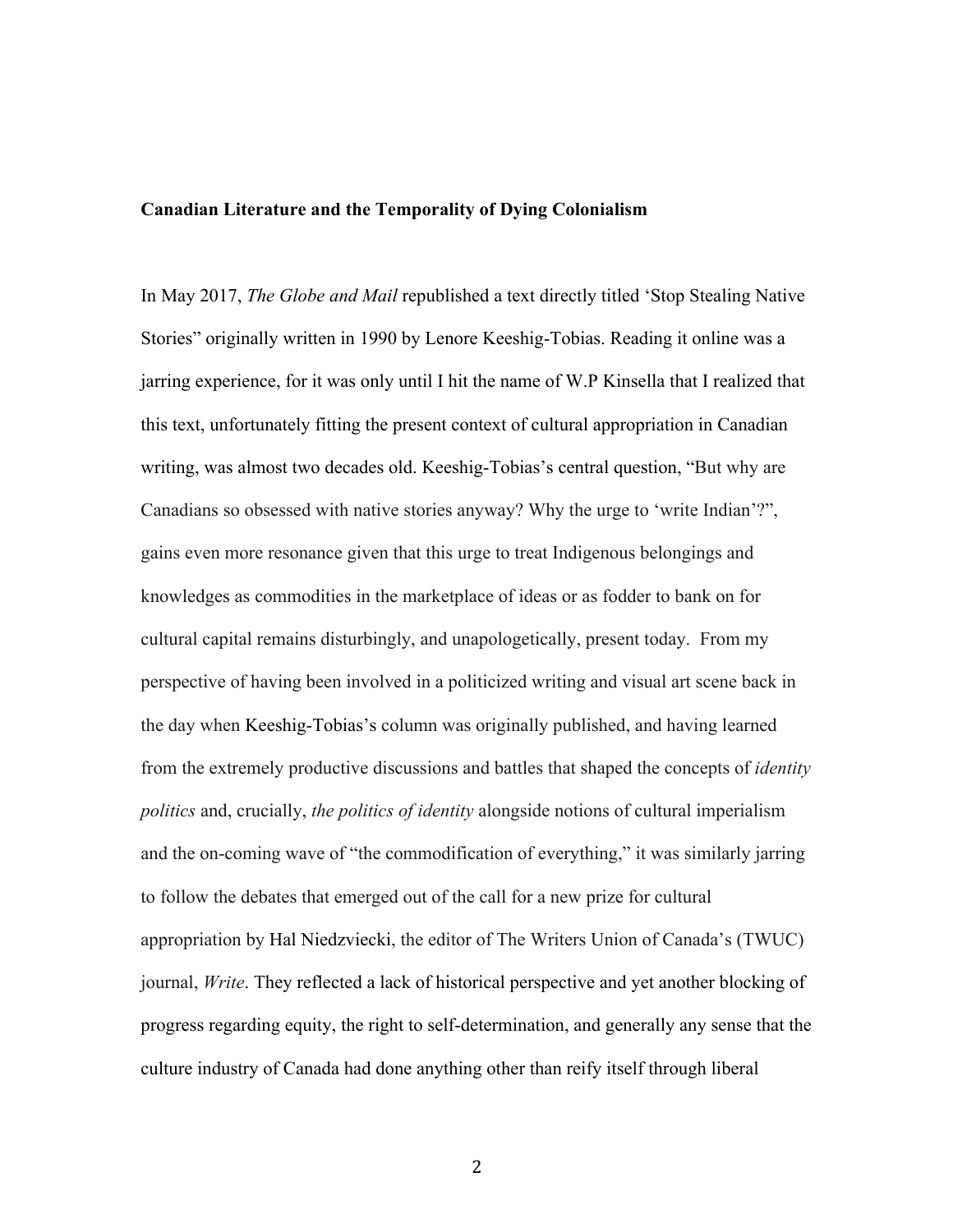multiculturalism. Following Niedzviecki's editorial, and then the eager social media endorsements of the prize, showed that people involved in Canadian cultural institutions up and down the line still *believe* that cultural appropriation is tied to the freedom of a white writerly imagination. This was essentially the argument W.P. Kinsella made for his series of stories set in Hobbema (now Maskwacis), Alberta, that more or less portrayed Indigenous people as guileless dolts back in  $1989$ <sup>1</sup>. The statement from the Equity Task Force of TWUC, expressing anger, points to the anti-racist work the TWUC did in the early wave of cultural appropriation critique:

An important part of its [cultural appropriation] history resides in the 1993 conference The Appropriate Voice, held in Orillia, Ontario and led by Lenore Keeshig-Tobias and Daniel David Moses, which was a TWUC sponsored conference. For Niedzviecki to suggest that cultural appropriation is just a device for our imaginary work is highly problematic and re-entrenches the deeply racist assumptions about art, and about what constitutes giving and taking. (Equity) Why then this repetition of positions and this replication of the right to appropriation? The names have changed, but the positions remain more or less the same despite the decades of anti-racism and institutional critique across communities and a recent positive explosion of cultural, activist, and scholarly work from Indigenous people.<sup>2</sup>

Alain Badiou, writing to acknowledge (and call into being) a "global popular uprising", proposes that "we find ourselves in a time of riots wherein a rebirth of History, as opposed to the pure and simple repetition of the worst, is signalled and takes shape" (5). Yet, from a perspective of CanLit, a productive time of struggles has yet to fully overcome the "simple repetition of the worst." What does this mean? And what are the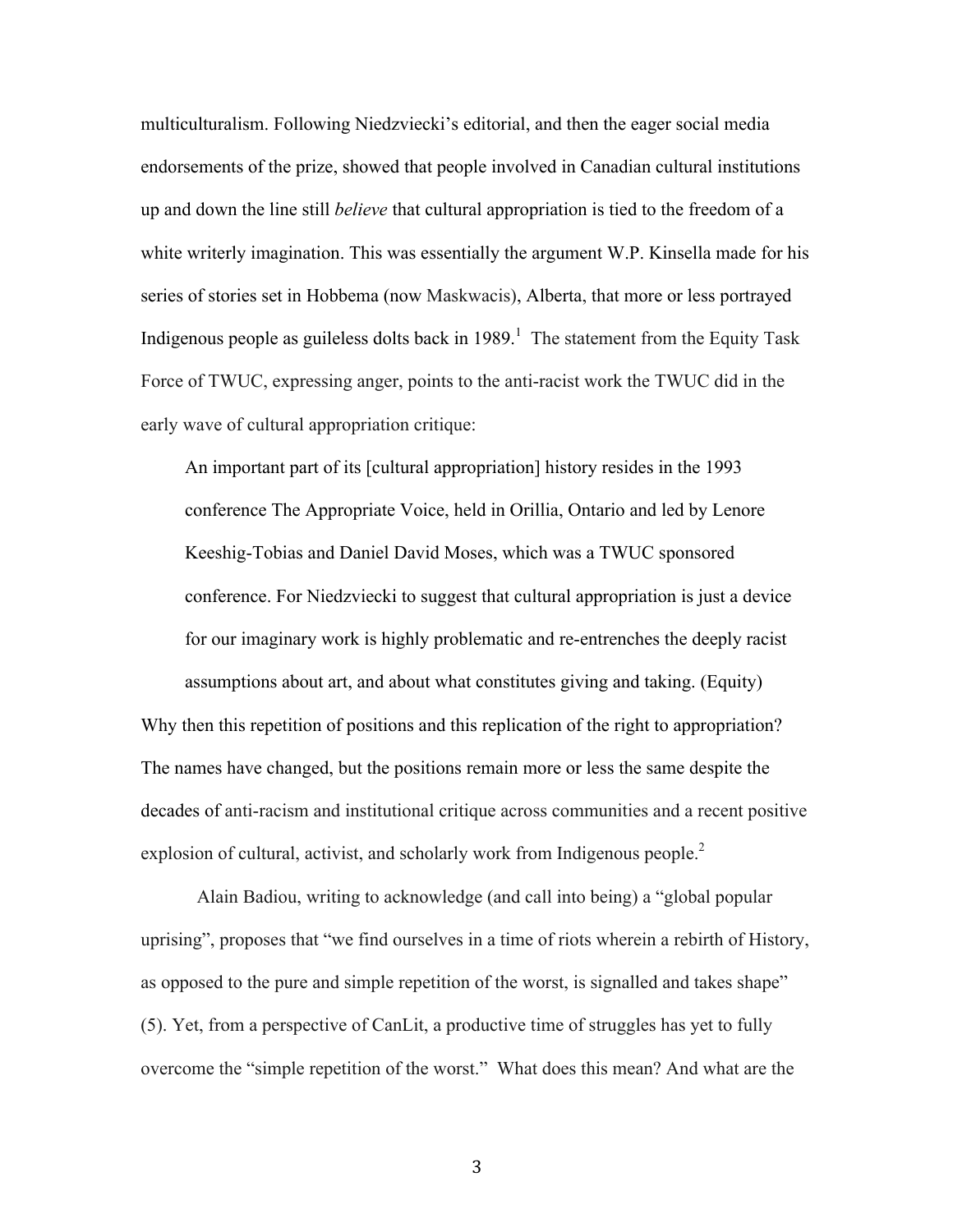deeper structural aspects of cultural appropriation within a moment of Indigenous resurgence? What other factors beyond CanLit and the personalities and positions involved shape the repetition of cultural appropriation? To make some larger connections here, I propose that our current cultural appropriation moment has to be seen within the longer history of appropriation as an artistic device. This history shows appropriation is shaped by the temporality of modernism and the parallels between the economic model of extraction, which is central to colonialism and dispossession, and artistic appropriation. This emphasis on the temporality of modernism, which defines admission into the present as a subject, leads me to understand the current time of CanLit as a moment of "dying colonialism", a term I rejig from Fanon. This moment lies between the production of a new future and a "simple repetition of the worst."

In relation to Indigenous people, as Mark Rifkin argues, modernity is not only a specific "temporal experience"; rather, "the use of modernity as a means of describing and understanding forms of presentness in which both Native and non-natives were enmeshed (a 'world' inhabited 'together) seems to be shaped by forms of settler extension and extraction that are taken as fundamentally altering the conditions of beingin-time for Native peoples" (8-9). This is the classic temporal trick of modernity. In order to exist in the present – that is to be a sovereign body in the present -- it is necessary to be recognizable by settler modes of recognition as determined by modernity. I'll go on to argue that this temporal trick of modernity is also at the heart of appropriation as an artistic practice as it emerged in modernism in relation to "the primitive" and that it is still lurking in the debates of appropriation as practice within CanLit. As Benjamin Buchloh lays it out in in his examination of European and American art from 1955 to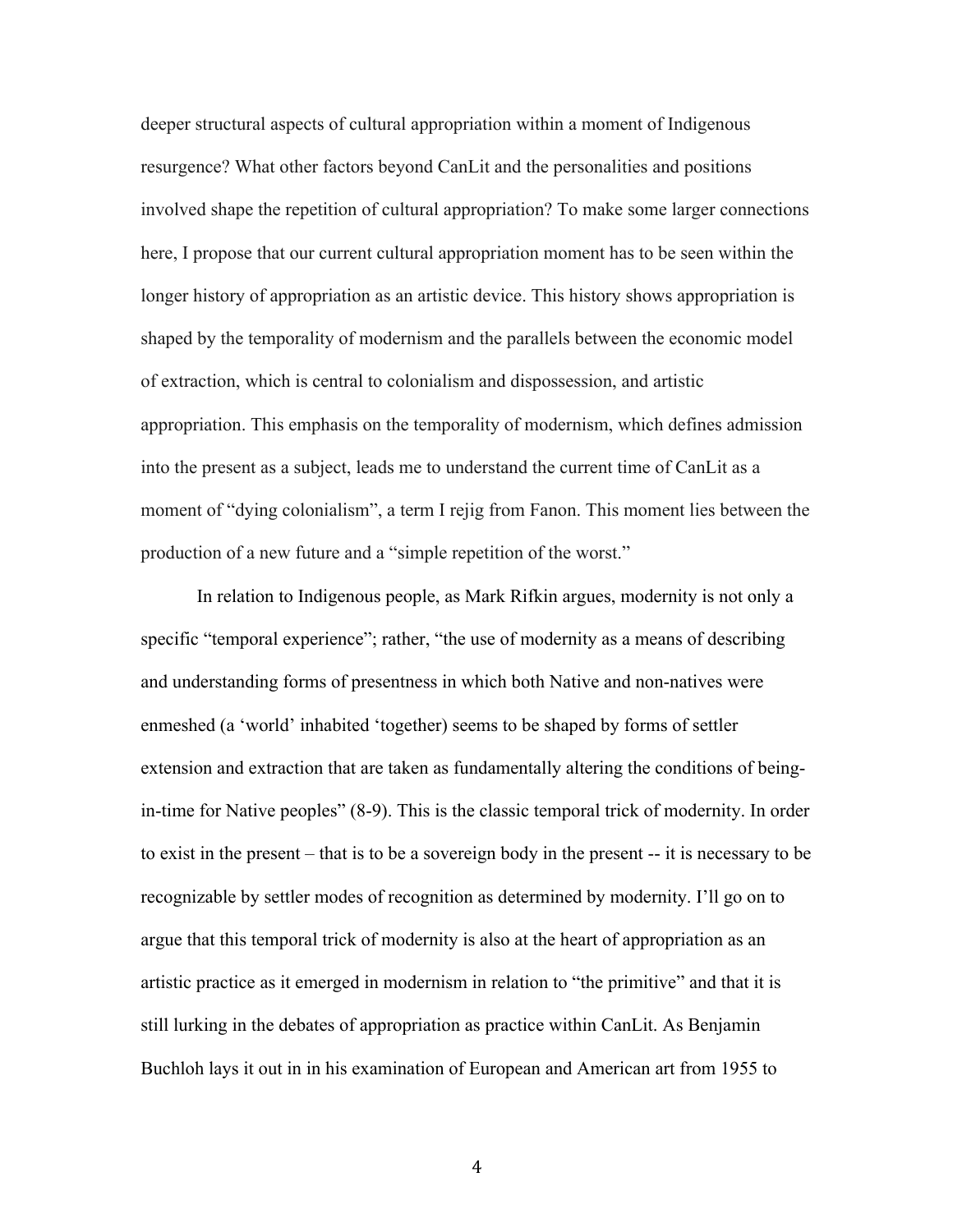1975, appropriation (and what is selected for appropriation) is "intimately connected with the momentary driving forces of each culture's dynamics" (343). In reaction to these cultural dynamics, and also driven by tendencies within a cultural field, appropriation has moved through several critical periods within contemporary art, yet within CanLit appropriation still proceeds as if it were in denial of its own earlier moments of critique and somehow outside of the very dynamics that shape it. I'll return to the appropriation debates from the late 1980s and early 1990s in order to argue that what we have is a form of *extractionist appropriation* that parallels the economic and educational models that treat Indigenous cultural belongings as if they are the equivalent of fetishized commodities shorn free of their contexts and histories – that is, as free-floating things, ideas, stories, and concepts in an temporally singular present that are available for extraction. I will use the concept of "cultural belongings", which emerged from the Musqueam community during the development of the exhibition "*c̓əsnaʔəm:* the city before the city", to point to an alternative to this understanding of objects and stories primarily defined by the relations of property or the commodity within capitalism or how information is figured with the new data extraction economy.

As much as it is necessary, and compelling, to critique the new assertion for cultural appropriation (almost the same as the old!), I also hope to carve a speculative space which is not just a negation of the bad practices of CanLit – practices that tempt settler colonizer writers with the shine of recognition. As George Ciccariello-Maher asserts in relation to Enrique Dussell's thought, "a global and decolonial dialectics cannot remain strictly internal to the totality and cannot neglect the positive alterity of non-European struggles without becoming blind to coloniality in the process." (114-5).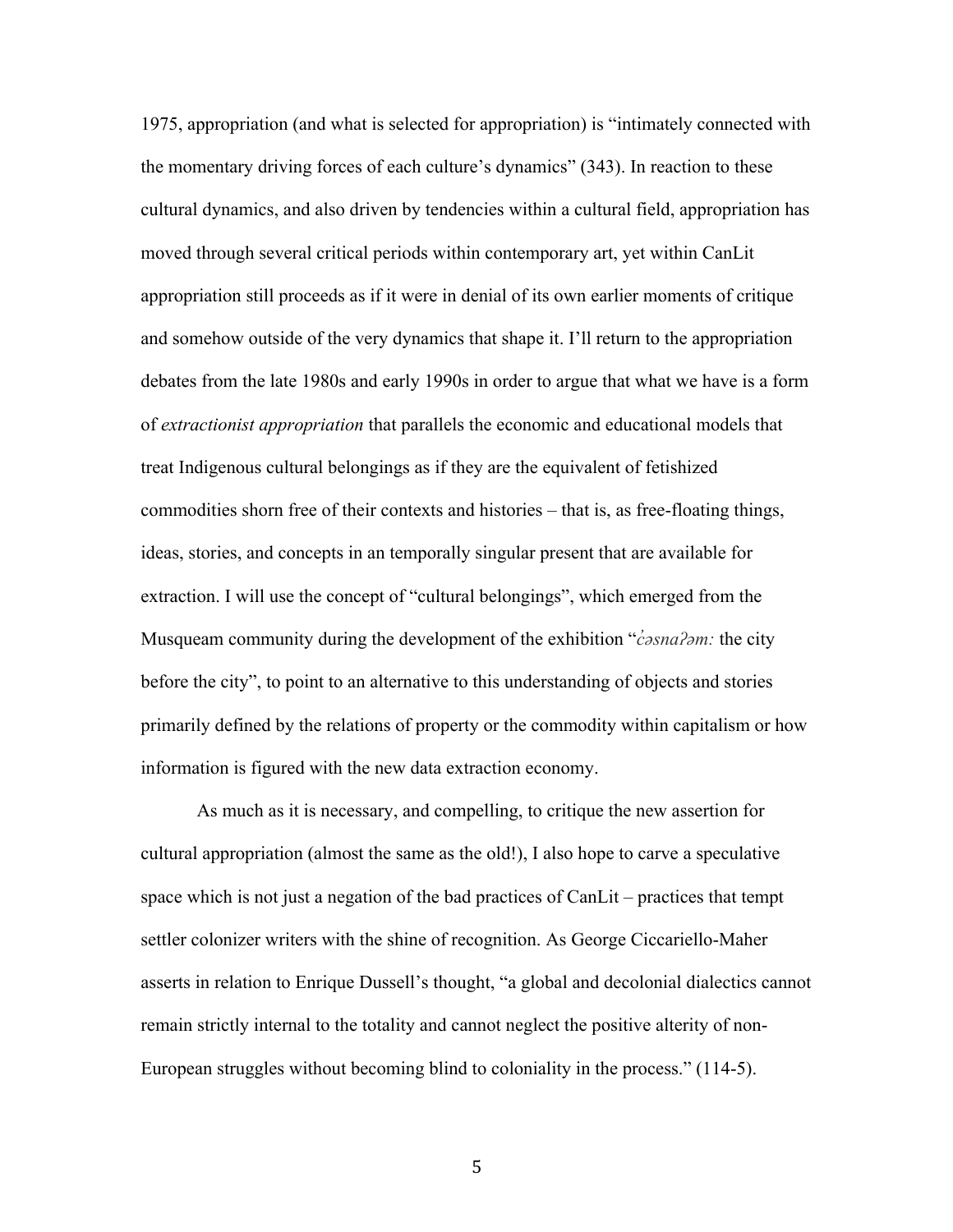Essentially Ciccariello-Maher argues here for a form of critique that does not have the end point of the negation of a condition internal to our present but rather a form of decolonizing dialectics that can include positions, ideas, and relations outside of the structure being critiqued. These "positive alterities" are outside the recognition of existing relations, but that does not mean they have not existed longer and simultaneously to coloniality. Ciccariello-Maher summarizes that "Dussel's essential point is that the overcoming of various systems of oppression cannot emerge – or does not emerge most powerfully – from that system's internal parameters, in part because these are systems built on exclusion as much as oppression" (135). Making a similar argument around modernity, history, and the present, Rifkin identifies "discrepant temporalities" exterior to *the present*, which "remain nonidentical with respect to the dynamics of settler temporal formulations, indicating ways of being-in-time that are not reducible to participation in a singular, given time – a unitary flow – largely contoured by non-native patterns and priorities" (3). Today the present, as it is now configured, relies exactly on the exclusion of alternative forms of temporality outside of the modernist developmentalism. Yet, by closing the present to alternative futures, and by managing the present as crisis, the present has also been radically opened as a site of struggle and possibility. The remarkable challenge to imagine exteriorities to the present is made much easier – and desirable – when we begin to consider what has been excluded in the shaping of the present, and therefore in the shaping of the concept of time.

From the perspective of settler-colonial capitalism, the repetition of the worst is a continuation rather than a repetition, a duration rather than a loop, and dispossession has become a mode of governance bolstered by policy rather than a stage. As Julie Tomiak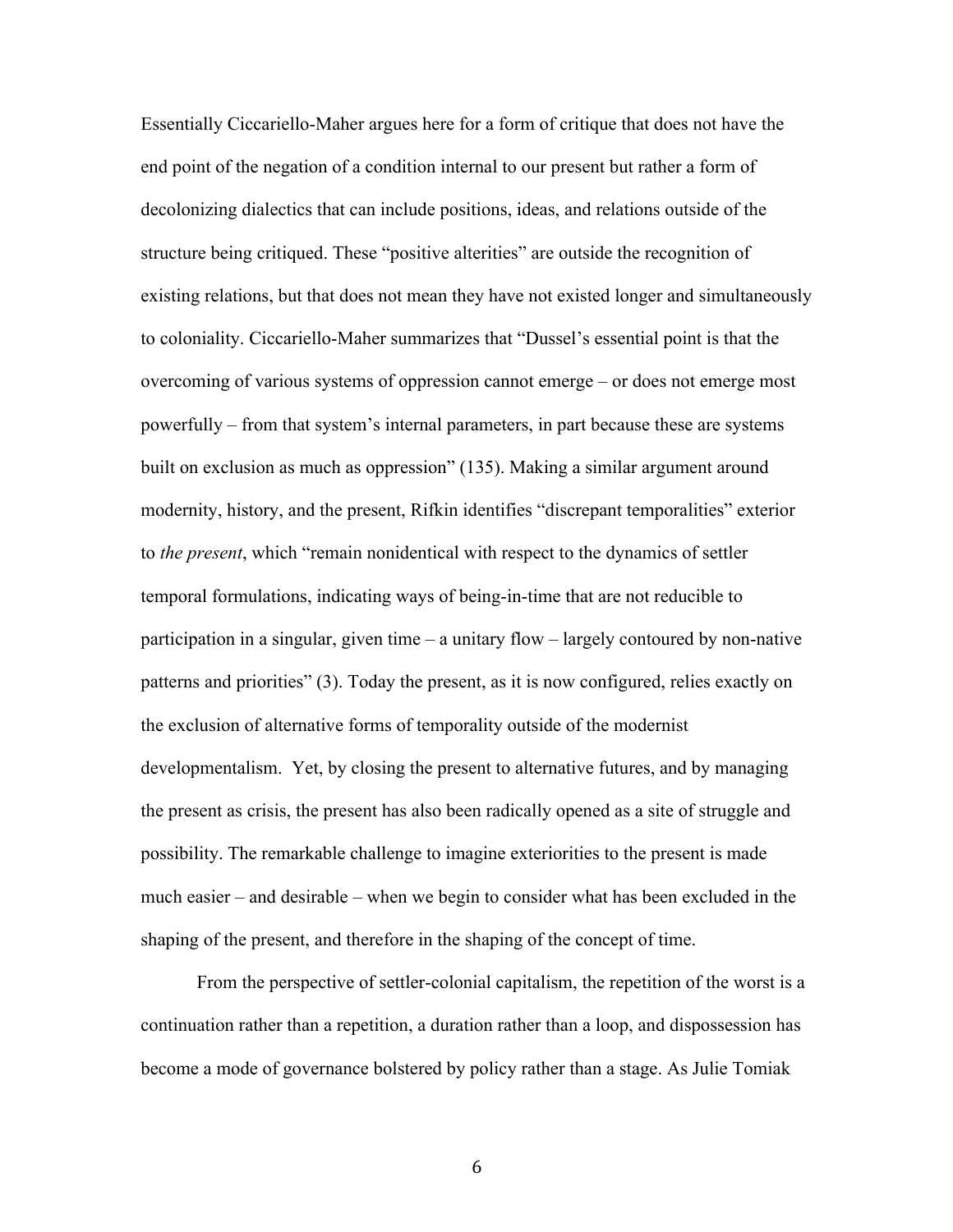points out, settler-colonial rule now works hand in hand with neoliberalism through "the project of dispossessing Indigenous peoples through privatization, anchored in the normalization of dominant property relations…" (933). This merging of settler-colonial capitalism and neoliberalism is not a mere abstraction for it combines two interlocked regimes. First, there is a temporal regime of neoliberalism which is, as Jamie Peck puts it, "not so much a triumphal, forward march as a series of prosaic 'forward failures'" (23). This is a singular present of the continual crisis. Secondly, the temporal regime of settercolonialism enforces forms of presentness defined by modernity; this is a temporal mode of a politics of recognition. With these combined, forms of presentness today are arrived at by entering into dominant property relation. This of course forecloses Indigenous forms of knowledge, particularly Indigenous concepts of land. The option of an assimilationist leap into modernity for Indigenous people in order to secure participation in the present (Rikfin 8) denies the very discrepant temporalities that Rifkin calls for, or the alterity beckons.

This present, which has been so forcefully constructed in the wake of the euphoria of globalization, reflects a dying colonialism. I use Frantz Fanon's term "dying colonialism" here not to deny a colonial present, but to take away its perpetuity and to recognize that colonialism too (despite its resilience and deviousness) can be pushed to temporal limits. Rather than being the residual moment in Raymond Williams' process of social and cultural change, in which the residual informs the present and provides a potential for the future, a dying colonialism *blights* the present by withholding potentials within it. A dying colonialism, as Fanon characterizes it, is a weight upon the emergence of the future. While Fanon is careful to describe the psychological damage that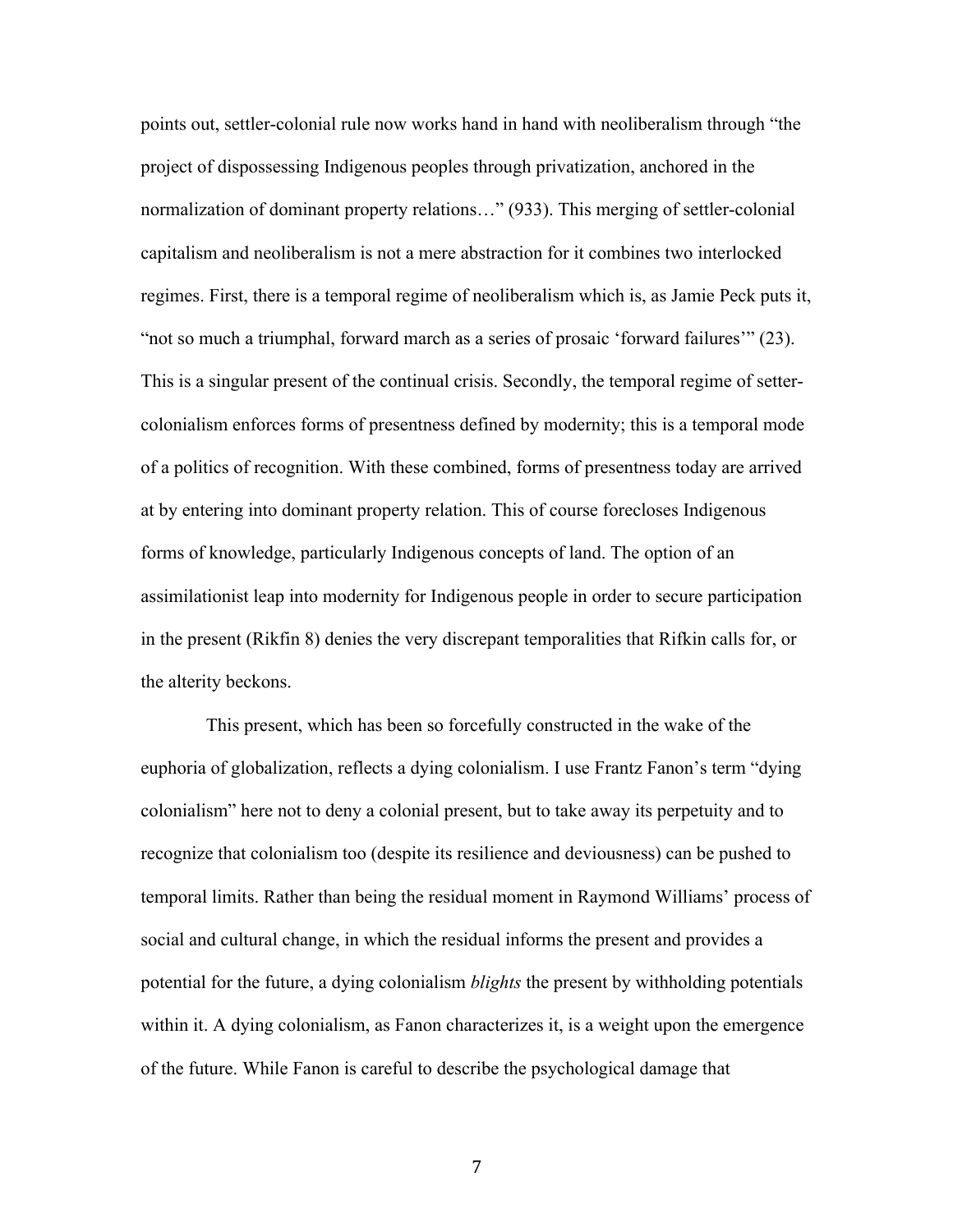colonialism has wrought on Algerians – whose lives are aimed at a futurity – he also adds: "What we Algerians want is to discover the man behind the colonizer; this man who is both the organizer and the victim of a system that has chocked him and ridiculed him to silence" (32). Here colonizers themselves are caught in a dead temporality, choked as they choke others.

#### **CanLit and the Temporality of a Dying Colonialism**

The call, poised with caustic irony and distance, for a prize for cultural appropriation within Canadian Literature that I invoked earlier, illustrates how a dying colonialism is a living aspect in Canada and how it defines the industry of CanLit within the temporal regime of colonialism. And like any moment of dying colonialism, it is a moment that both holds the future and chokes the present. In the opening editorial of a special issue of *Write*, Hal Niedzviecki asserted, "I don't believe in cultural appropriation. In my opinion, anyone, anywhere, should be encouraged to imagine other peoples, other cultures, other identities. I'd go so far as to say that there should be even an award for doing so – the Appropriation Prize for best book by an author who writes about people who aren't even remotely like her or him" (Niedvieski). Along with its astounding conflation of appropriation and imagination (that modernist monolith), it is also possible to understand Niedzviecki's assertion as a residual aspect of the euphoria of cultural globalization that was so intense before 2001. In that moment, all cultures were imagined to flow freely, with little friction, across the global scape with the dream that new and inevitable forms of cultural understanding would spring from the unique cultural hybrids and crosspollinations, and, as a result, greater intercultural understanding would naturally arise as we all enjoyed a global culture that saw specific histories and local particularities as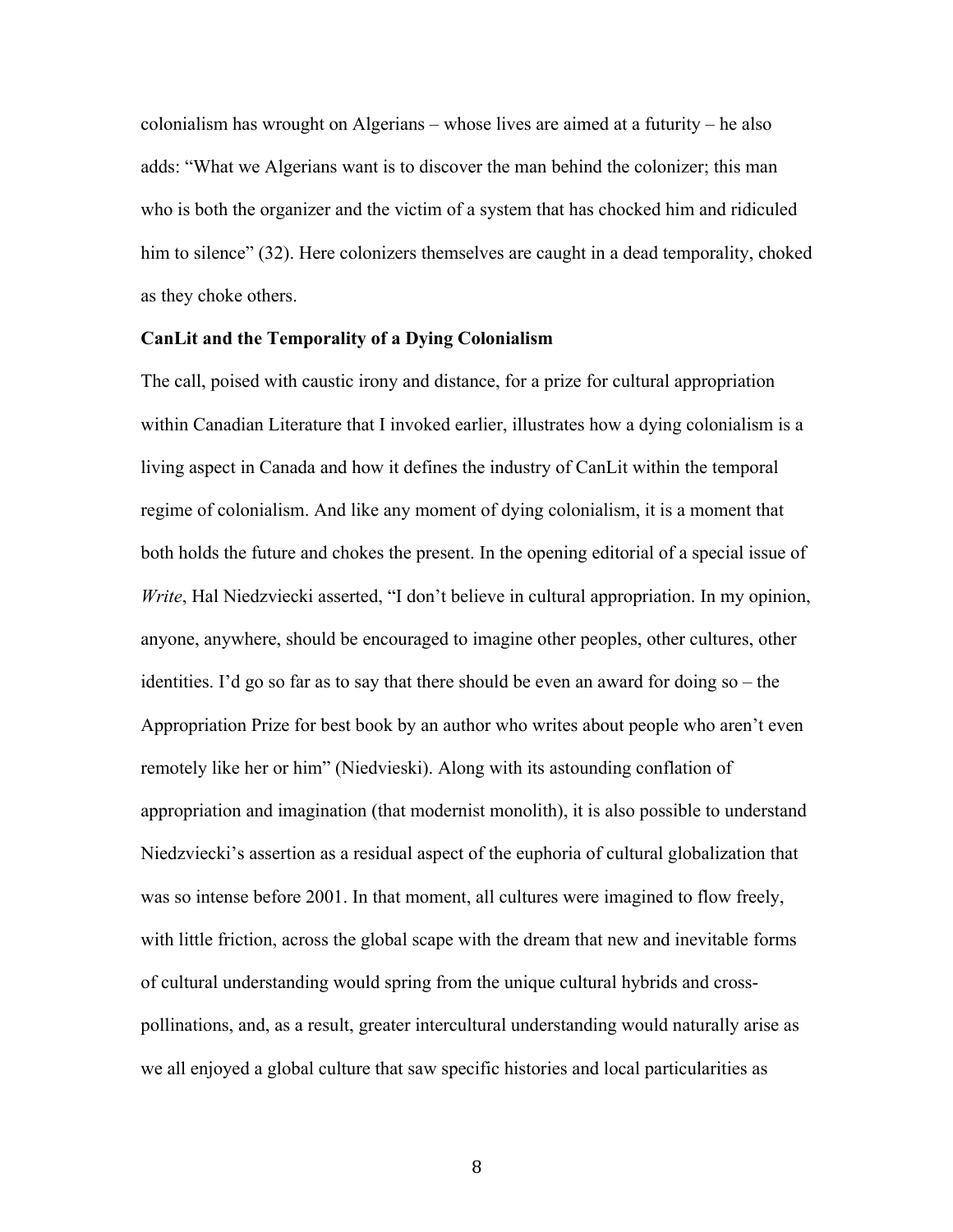value-added aspects to the global cultural marketplace. Read retrospectively, this cultural project within globalization was also a mapping of the economic onto the cultural within neoliberalism, itself a new step in the financialization of culture. This makes the conflation of appropriation and imagination even more telling for, within this new step, appropriation cannot be framed as a cultural borrowing or cross-cultural talk; instead, it figures culture as a commodity for the benefit of someone outside of that culture. The imagination of the settler-colonizer, we are told, must not be fettered. Fanon had already seen that the colonizer's imagination is necessarily fettered. So these calls for the freedom of the imagination paradoxically ring as calls for the chokehold of colonialism to continue, for appropriation was never about the freedom of a universalized imagination.

This extractionist appropriation has its roots equally in modernist aesthetics that relied on anthropological ideas of "the primitive" as well as in the extractionist economies that are key to a colonial and neo-colonial economic structure. Following the escalation of the "Appropriation prize" scandal when prominent settler-colonizer writers and editors gleefully jumped on board and signaled their pleasure at the idea and their displeasure of the critique that quickly came, Ojibwe critic (and now head of Canada's Indigenous Screen Office) Jesse Wente participated in several eloquent and hard-edged dialogues on the CBC in which he drew a direct line from cultural appropriation to the function of the state, to appropriation as a long-term strategy.<sup>3</sup> On CBC Metro Morning, Wente pointed out that cultural appropriation is institutionalized and that appropriation of "all things Indigenous, our lives, our lands" was "the policy of the government." As Wente implies, appropriation as extraction is not only evident in the mining, forestry,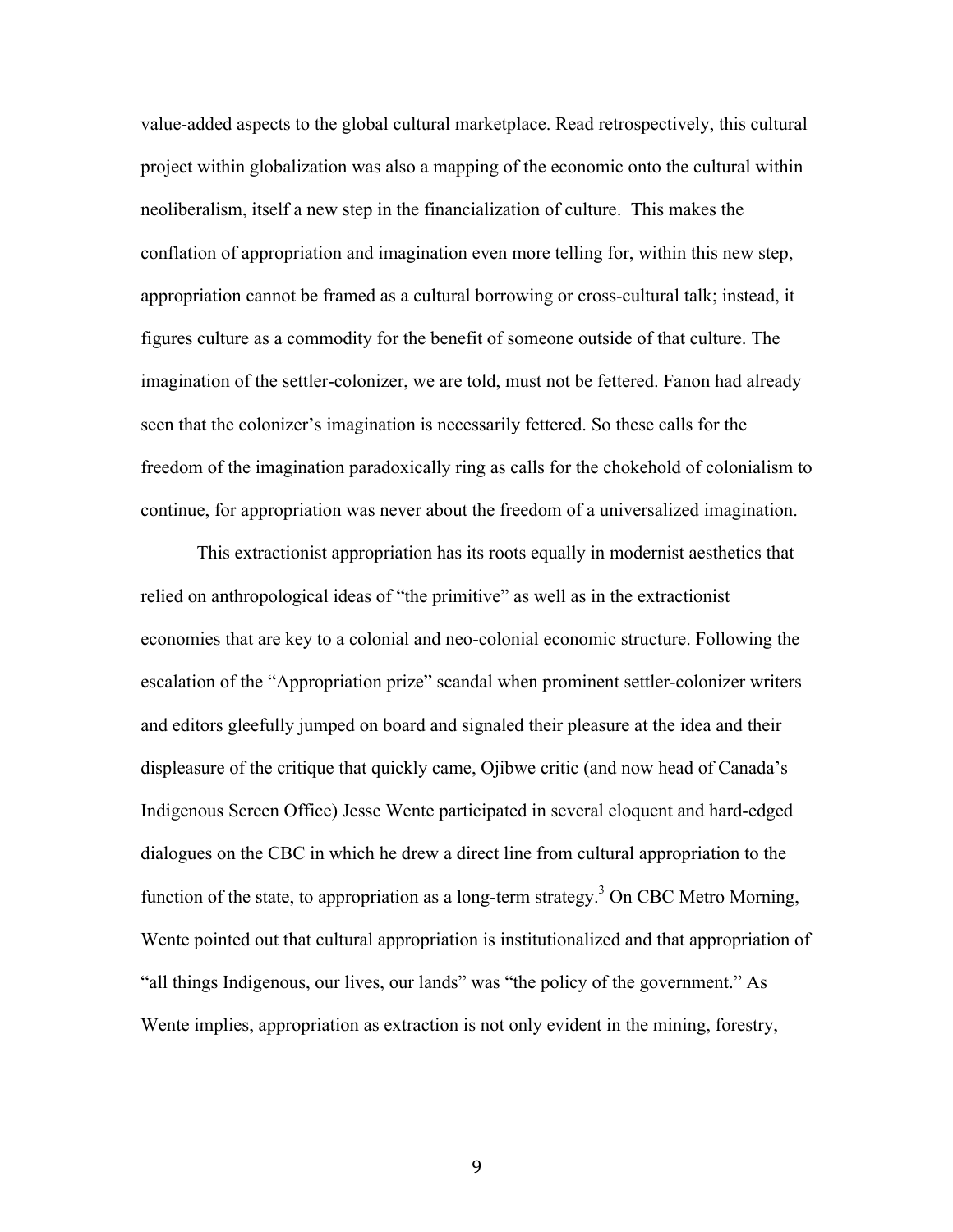fishing, water, or petrochemical industries; it has legacies and deep histories in anthropological work, in education, and in cultural industries.

#### **The Returns of Extractive Appropriation**

Extractivism, tied as it is to economic development, has been through several stages which have aligned with the intensification of globalization. As H.J. Burchardt and K. Dietz note, "Since the early 200s a significant increase in global demand has seen a corresponding rise in value raw materials" (470), which has coincided with what Eduardo Gudynas defines as *nuevo extractiismo* (neo-extractivism) with the state as a key actor. The debates of cultural appropriation in Canadian cultural industries also have been through several phases or moments. I want to reach back to the late-1980s and early 1990s in order to point out the very intense debates about cultural appropriation that took place in Canadian cultural scenes. These debates represent an extended critique of cultural appropriation alongside new stages or tactics of cultural appropriation as an extractive aesthetic in Canadian literature. Reliving in the present the dumbness of the early 1990s as a form of gleeful white supremacy ("it's our right, and our culture has been appropriated too") has been to live in disappointing times, but it has also shown that the clarity of the critique and the forcefulness of the solutions from that earlier moment were not largely taken up by settler-colonizer writers and artists. Moreover, it also demonstrates the resilience of cultural appropriation as an active part of Canadian literature that sadly parallels economic extractionism.

The summer 1990 issue of *Parallelogramme* (a magazine published by the nowdefunct Association of National Non-Profit Artists' Centre) carried the subtitle "Appropriation of Native Culture" and featured an essay by Metis Cree film and video-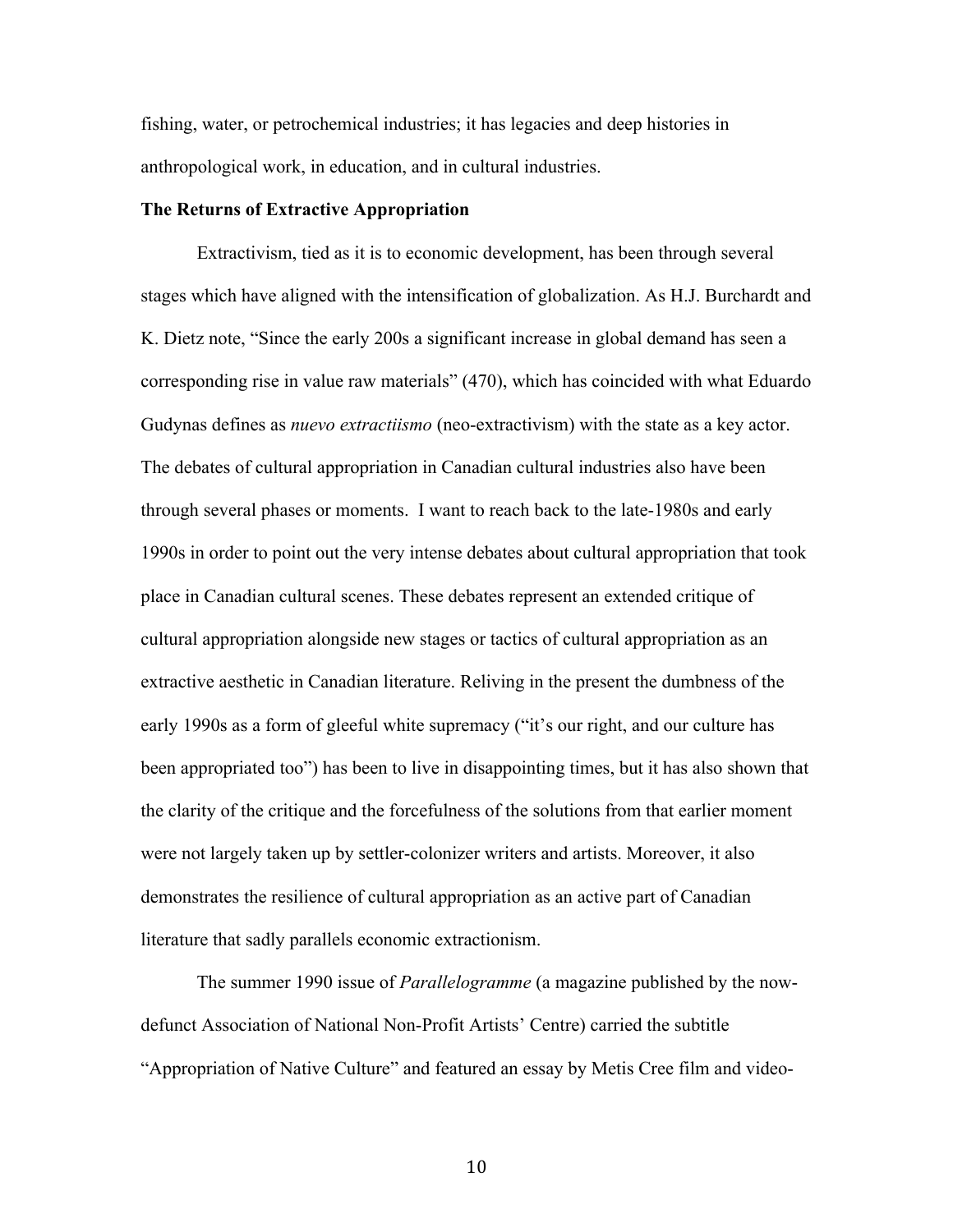maker Loretta Todd that not only caught the context of that time, it also remains instructional today. Todd notes that "The flurry about appropriation of native culture is not new" (26). Similarly, Richard Fung's 1993 essay, "Working through Appropriation," which appeared in *Fuse* magazine, is also salient today. Fung ends on a note that also typifies that early 1990s moment in which institutionalized racism was seen to be on the run: "the issues currently communicated by the term appropriation – respect, accountability and access to the means of production and dissemination, [sic] will either arise or not. Ironically, as systemic racism disappears, we may find that the issue of appropriation becomes progressively less significant" (24). The irony today is that systemic racism has taken on a new revanchism. Moreover, what was the social optimism of the early 1990s (racism will wither!) certainly needs to be rethought in terms of its temporality, for it has proven to be more a continual struggle rather than linear development. Through Fanon, however, it is possible to hope for a time when one *feels* a dying colonialism taken into the next palliative stage.

Todd's essay gets at the heart of what I'm describing as extractivist appropriation in the shadow of euphoric globalization when she writes, "Here, the appropriation is performed in the guise of multiculturalism, so-called cross-cultural understanding and good old-fashioned artistic license, as well as, I should add, profit and career enhancement" (26). Along with this emphasis ("I should add") on the relationship of cultural appropriation and the production of surplus *somewhere else* other than the community that is being appropriated from, Todd's critique is a precursor to Wente's analysis of appropriation as an enduring strategy of the state: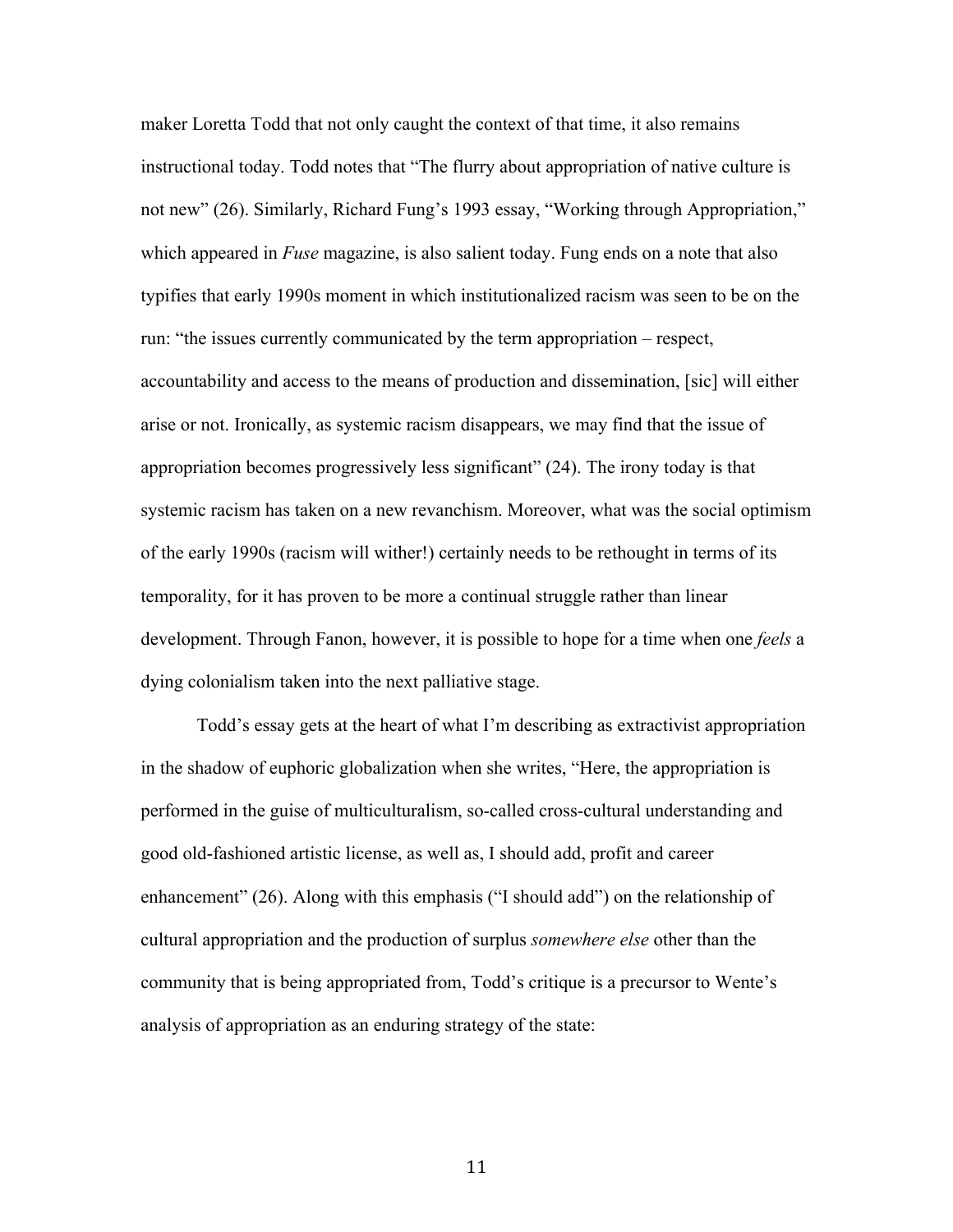And it ["the authority of appropriation"] denies our place as exercisers of Aboriginal Title and of self-determining collectives and individuals. When the federal government is reluctant to negotiate with our nations, or when these negotiations are based on a request that Aboriginal Title be surrendered, or narrowly defined, the politicians and artists have played a role. The artist sends a message that there is no

Aboriginal Title, that the dominance of colonialism and post-colonialism rules. (30) Throughout the text, Todd links appropriation as an attempt to destabilize both the "Aboriginal Title" associated with Indigenous culture and Indigenous assertions of the right, and possibilities, of "a reality that existed without European mediation, before Native peoples were positioned as Other" (32). I have tried to draw a line between the appropriation of Indigenous culture and the temporality of modernism, a temporality that is driven by the global development of capitalism. This temporality has defined our experiences of the present in the way that the imperative of development trumps other social concerns (e.g., the logic keeps the Keystone pipeline alive despite environmental concerns and the rights of Indigenous land claims), but it has also successfully excluded other forms of temporalities that would constitute Dussel's alterities or Rifkin's "discrepant temporalities." *<sup>4</sup>*

#### **Appropriation and the Problem of Modernism**

Richard Fung also argues that the critique of cultural appropriation has suffered because of "a lack of clarity that leaves it open to misapplication" (16). The very recent debates on cultural appropriation not only show a lack of understanding of the previous debates in Canada (and what is really at stake), but they also show a lack of clarity of the understanding of the artistic history of appropriation. In a text within the same extended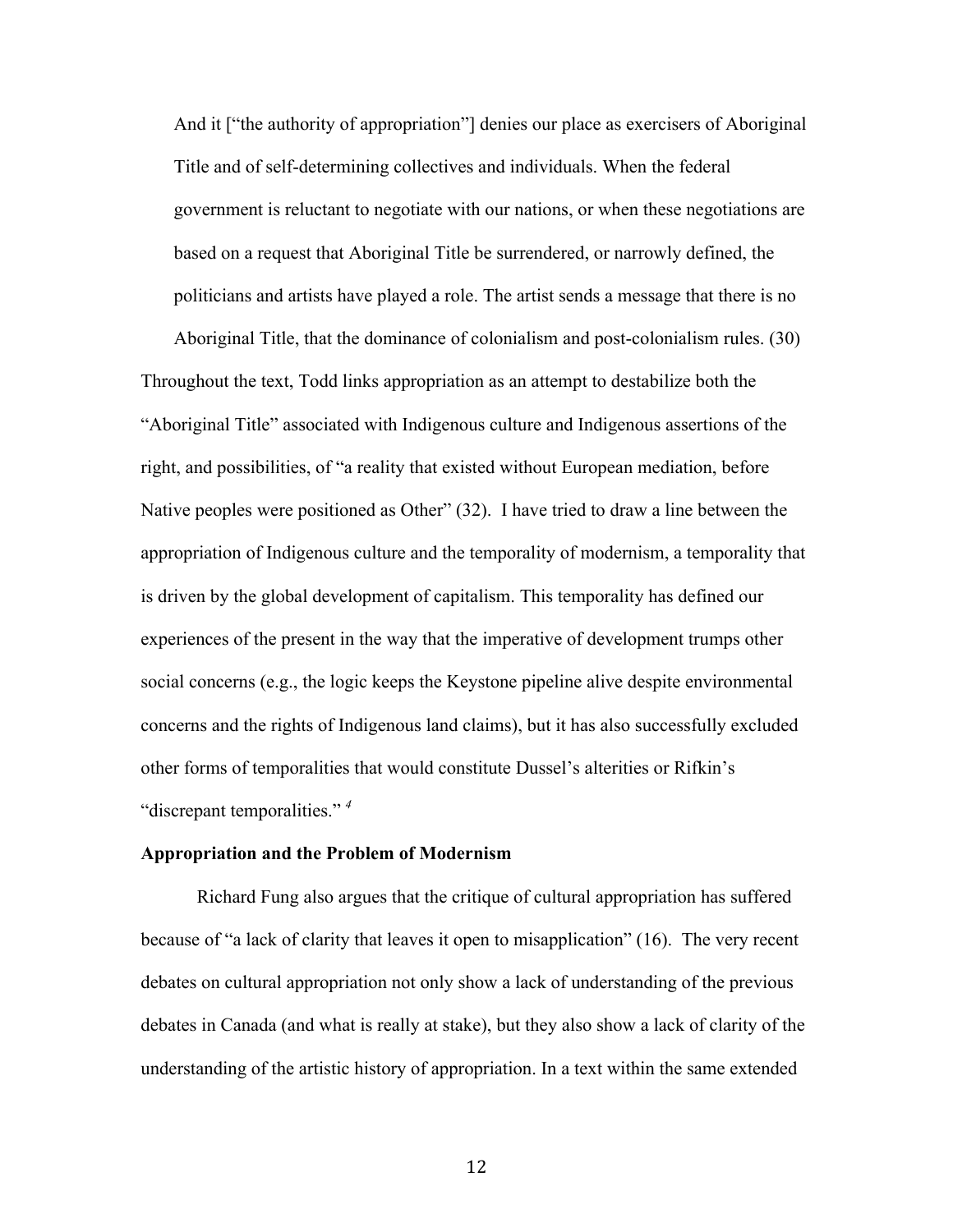moment as Fung's and Todd's essays, Hal Foster identifies, in an art context, appropriation as a "master operation": "Appropriation is so efficacious because it proceeds by abstraction whereby the specific content or meaning of one social group is made over into a general cultural form of style of another" (168). On the other hand, Foster asks, "Against this operation of appropriation, what resistant practice is possible?" (169). Foster analyzes a 1980s show at the MoMA, "Primitivism in Modern Art", to critique the ongoing role of "the primitive" in modernism: "This retrospective reading of the primitive 'role' tends not only to assimilate the primitive other *to* tradition but to recuperate the modernist *break with tradition"* (192-93*).* Thus appropriation ironically, and unequally, changes into the cultural capital of the new within this modernistcolonialist frame: it renders "the primitive" into a Western modernism at the same time as it awards the cultural capital of the new to the modernist artist. Within this modernistcolonialist frame, "the primitive" solves a temporal problem for the modernist artist: appropriation of aspects of cultural practices outside of the European capitals, or from outsiders within, frees the modernist artist from the freight of the past. The irony is that "the primitive" was temporally figured in the past (even if the work was contemporary), so the Western modernists could reach into an imagined past in order to bring themselves into a modern present that their art was key in constructing. In this, "tribal art" serves an outside need. "What," asks Foster, "apart from the institutional need to secure an official history, is the motive behind this desired supersession? What but the formation of a cultural identity, incumbent as this is on the simultaneous need and disavowal of the other?" (193).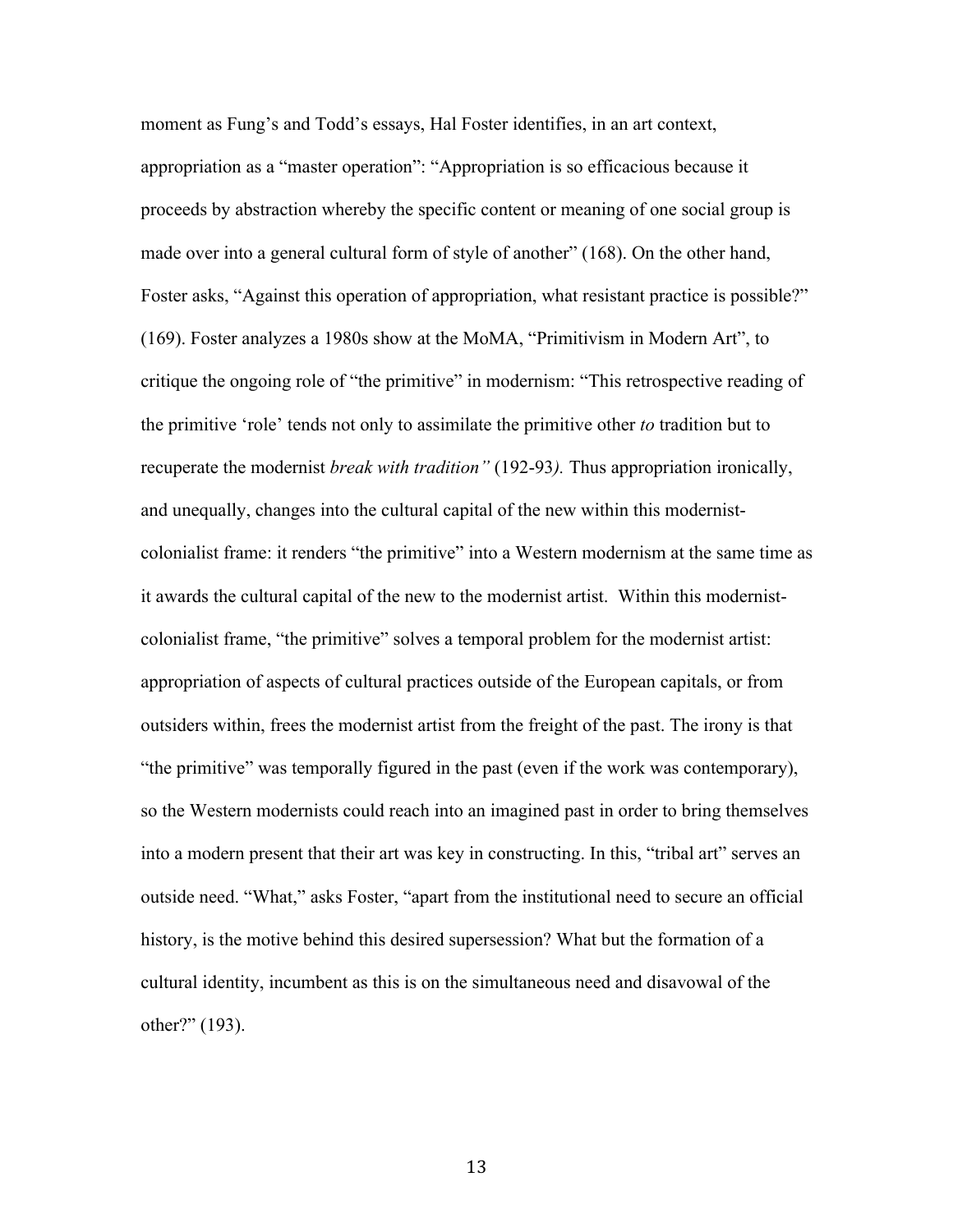This is also the model that Benjamin Buchloh proposes when he discusses how the modernist avant-garde builds cultural capital in the present through appropriation. But Buchloh also points to how modernist appropriation operates as restless and capitalist extraction, always looking for new sites of extraction: "The range of historical and geographical provinces – from which the elements required for the generation of a particular cultural coding system are extracted – changes as rapidly as the avant-gardes need for innovative appropriation" (349). Global and temporal reach, extraction, and innovation define appropriation. Buchloh is also clear that any historical argument for the autonomy of art, and for an argument of appropriation as a simple borrowing, citation, or quotation of another culture is not legitimate: "The motivations and criteria of selection for appropriation are intricately connected with the momentary driving forces of each culture's dynamic. They may range from the crudest motives of imperialist appropriation of foreign (cultural) wealth to the subtle procedures of historic and scientific exploration" (343).

I've reached back to this history of appropriation, despite its troublesome language of "the primitive," to point out that appropriation in art practices is long tied to colonialism and to the logics of an extractive economy. In its perverse dialectic, argued precisely if not passionately by Buchloh, it is not the colonized and the colonizer who are set "free" into the air of modernism, but only the modernist artist jacked into a new present partially of their own making through their selective appropriations. This is also why the temporal frame of modernism, itself central to capitalism, has been a powerful block against Indigenous people – whether they are imagined outside of it, whether they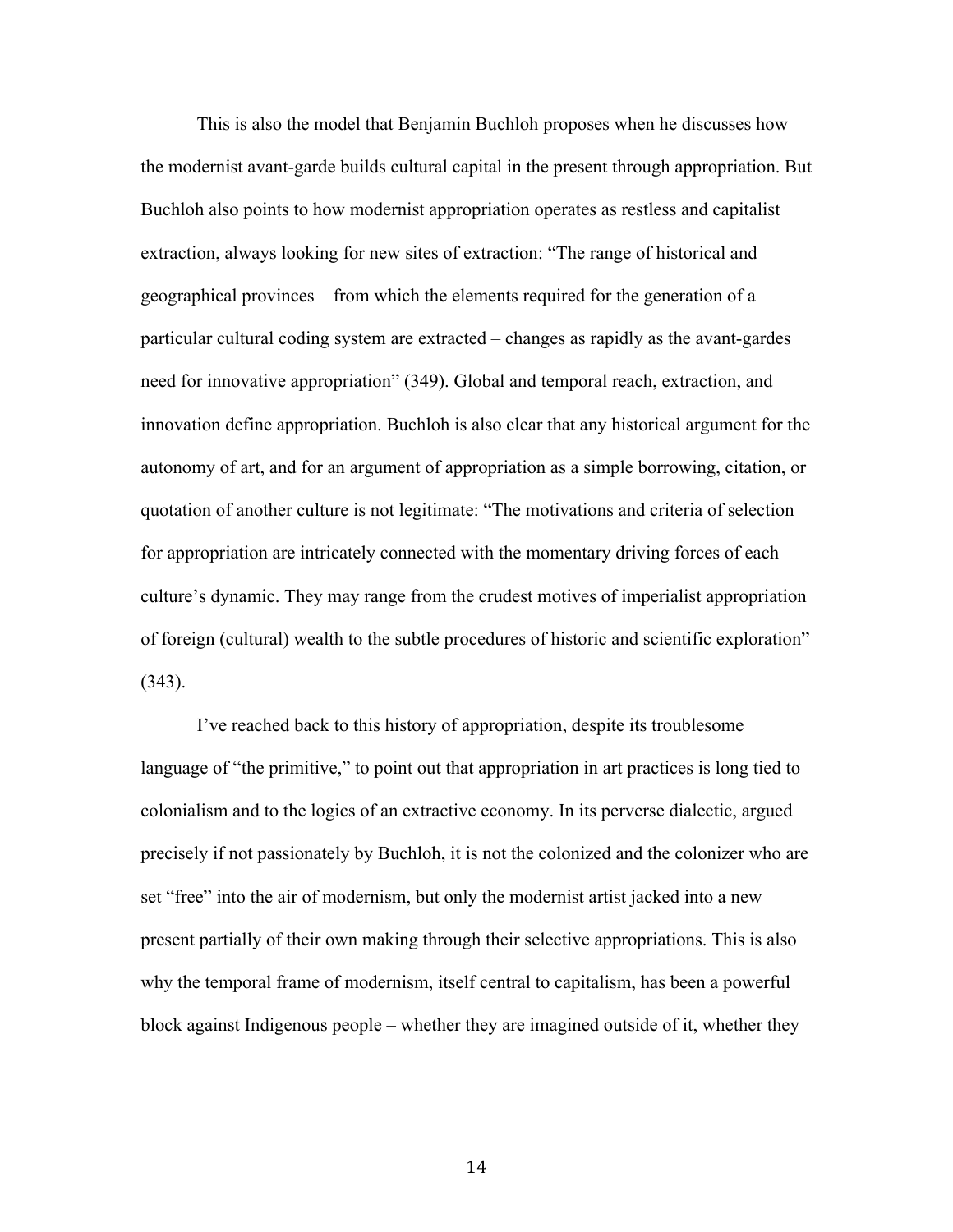are folded into it, or whether their life ways and knowledges are seen as the corrective to modernism and therefore ripe for appropriation.

In a recent museum project in Vancouver, "*c*<sup>2</sup>*osna?m*: the city before the city," Musqueam Jordan Wilson usefully defines the powerful term "belongings" to counter the arguments for appropriation as an act of artistic autonomy, freedom of speech, or an act of artistic imagination. While Buchloh and others may give a way within art discourse to see the relations of appropriation with capitalism and cultural capital, Wilson defines an alternative. For context, I quote him at length:

By using the term belongings, I thought we were countering the community's painful experiences with destructive colonial language and discourse. Our community views these Western terms as dissociating; they sever the connection the community has to places and things. They turn belongings into "objects," owner-less and open to Western academic inquiry. More often than not, Western discourses serves to disempower and displace Indigenous peoples. As I first understood it, the use of the term belongings sought to re-establish Musqueam as the present-day rightful owners of these cultural items.

Upon further listening and reflection on what the community members shared with us, I became aware our use of belongings is more than a strategic response to Western/settler discourses and the disconnect caused by it. The use of the term emphasizes the contemporary Musqueam connection to the tangible things themselves, but it also conveys that Musqueam have always been the carriers of these belongings' intangible qualities, including knowledge about the power they continue to hold, how they should be cared for, what should be said about them,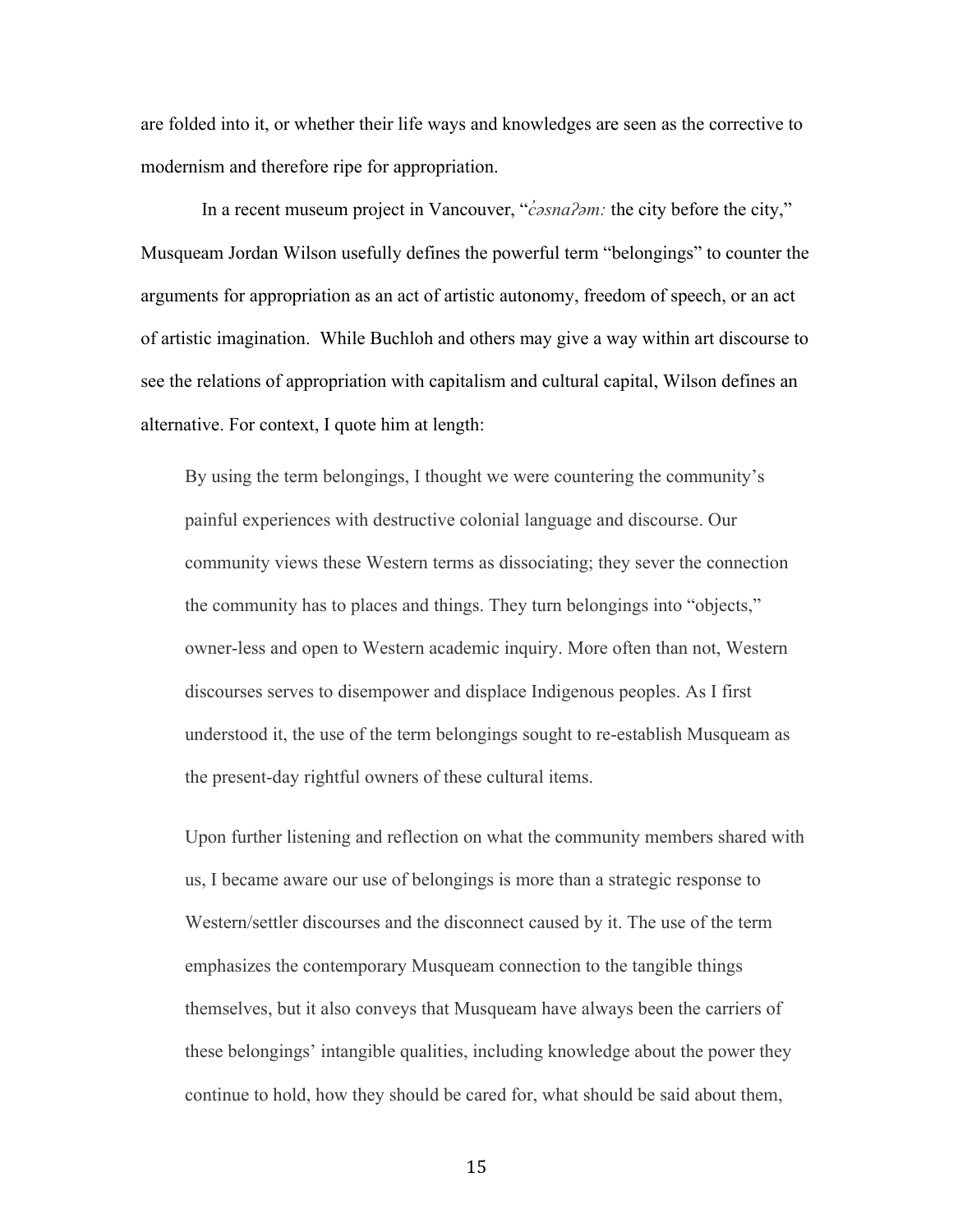how they should be presented (if at all), and how they fit into our ways of seeing the world.

Wilson and the Musqueam's identification of an alternative relationship to "objects" troubles the foundation of museology, but it also reveals many of the forms of critique I have used in this essay to be forms of an immanent critique that excludes the possibility of an alterity to the system I am critiquing. As Dussel cautions, this can make us blind to coloniality and, as I've argued, to modernism's construction of temporalities of belonging and exclusion. A model based on the critique of culture becoming a commodity is also fundamentally overturned by the proposition of "cultural belongings". This usefully disposes of the type of argument that has been part of the appropriation debate around the "appropriation prize" debacle. Take, for instance, Andy Lamey's reductive argument in *The Literary Review of Canada*:

Appropriation talk sees culture as more akin to private property, something to be kept from falling into the hands of those to whom it doesn't belong. The possibility of works by members of traditionally oppressed groups becoming the cultural equivalent of public property is something it unwittingly guards against. Perhaps this is why appropriation talk is most common in countries with the most capitalistic economies.

Lament's comment cannot be applied to the concept of cultural belongings as the concept refuses the possibility of culture as private property. Instead, as Anderson and Haidy Geismar explain, "The use of the term 'belongings' is a tactic to recognize cultural values and the multiplicity of ways of knowing the world, and acknowledges the right of people to self-represent and self-define" (158). The emphasis on the relationality of knowledges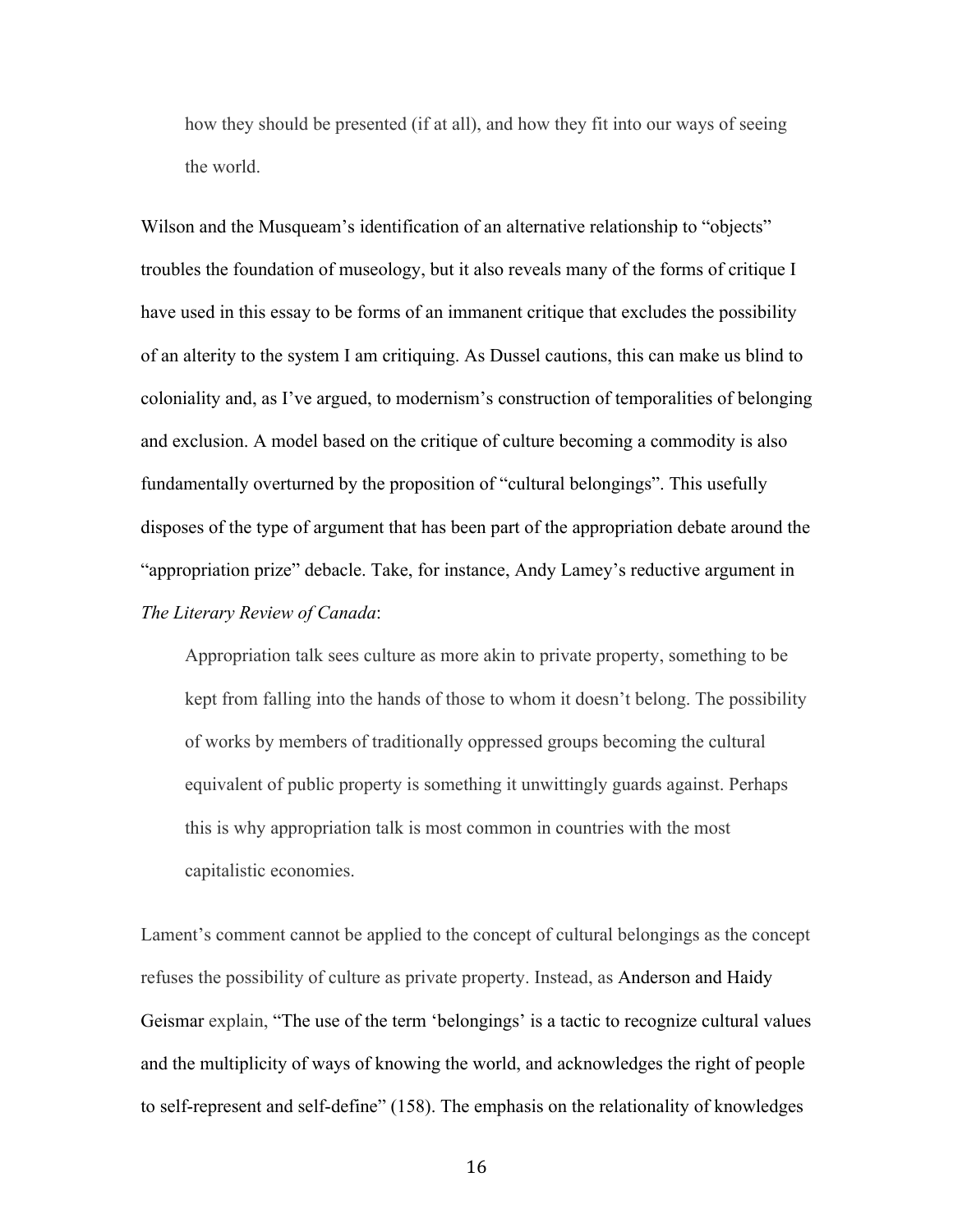and life ways confounds the roots of the modernist paradigm based on extraction and value; cultural belongings move from a cultural economy of transactions to a network of relations, responsibilities, and ethics. Yet, even that shift, as I define it, truly does not emphasize the *alterity* of this relationship to "objects," "stories," "voices," or "images."

#### **Conclusion**

Outside the cool language of critical art discourse, appropriation within CanLit is figured by Oji-Cree Joshua Whitehead in this manner:

Appropriation hurts, it bears repeating, it's the machine that reiterates settler colonial ideologies. Appropriation is the iconoclasm of colonialism; the image that you see when you think of 'Indian' is how you've been programmed to see me, feel me, hear me, hate me. Appropriation is the stamp of approval that acknowledges and allows the rape of our women, the destruction of our land, the invisibility / inaudibility of our stories. Appropriation is what gifted you the very canon of CanLit.

Whitehead's approach is related to, but is outside of, the models proposed by Todd and Fung. Whitehead asserts the affective impact of appropriation at the same time as he points to the structural violence of colonialism. This builds upon the critique of capitalism on which Todd bases her position, yet goes far beyond the belief in the reform of cultural institutions which Fong pushes towards. In this context, Jordan Wilson's clarification of the lived concept of *cultural belongings*, a step which negates the foundational aspect of modernism and, of course, capitalism's drive to commodify all that is solid and all that is immaterial, brings together Todd's anti-capitalist push, Fong's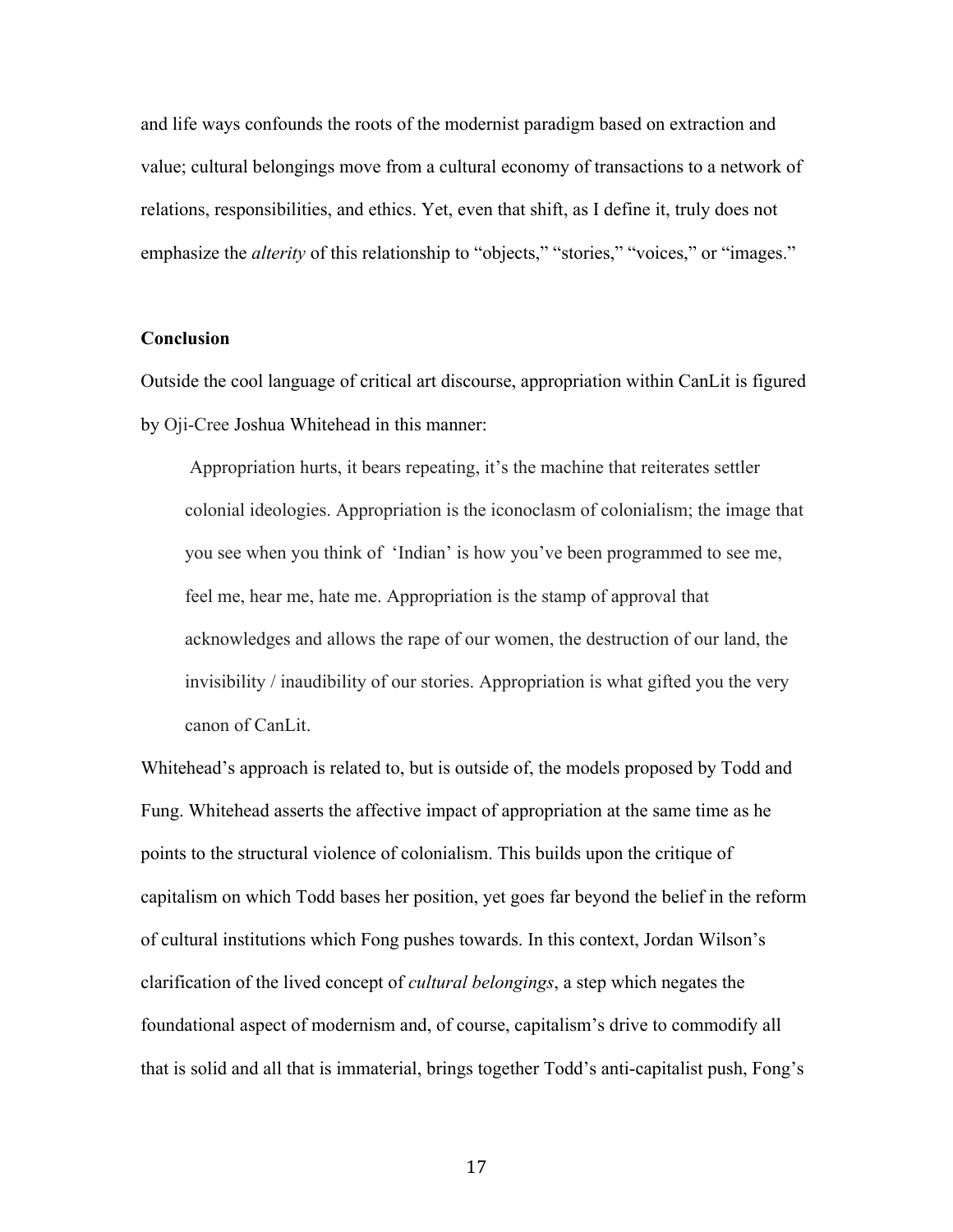long march of institutional critique (for *cultural belongings* thwarts a non-relational understanding of *artifact* or *object*), and Whitehead's affective politics (if that is the appropriate term here). Sto:lo writer Lee Maracle, in *My Conversations with Canadians*, makes it clear how appropriation of knowledge has been at the core of Canada's particular colonialist project:

For this [medical knowledge] to have been possible, the authority of the original people had to be abrogated and usurped by the official representatives (the Crown) of the wouldbe appropriators and Indigenous access to the knowledge and land severed; as well, the appropriated authority had to be rationalized and maintained. That is the very nature of how colonialism works" (103).

Maracle is clear that theft is involved in the severing of knowledge from Indigenous people and that theft also blocks access to that knowledge. Appropriation, then, extends the temporality of the act of theft and leads to a politics of decolonization that includes self-determined access to knowledge. Maracle and Whitehead take up a more visceral politics, which I believe also exists in Fanon and the temporality of his decolonizing dialectic. If the temporal trick within modernism is to keep the other or the colonized perpetually outside the present, the countering temporal magic in Fanon is that the colonized *will be* liberated first and only then can the colonizer follow. Hence, the colonizers have been behind time all the while, even though they don't know it. However, for Maracle and Whitehead, the Euro-centric burden of a dialectics is not based on a negation; yes, there is theft, repression, violence, and death, but not an outright negation of Indigenous knowledges. Maracle is much more oriented toward a positive figuring of Indigenous ways of being that have not been negated (and hence don't need a negation of the present for them to exist) but have taken the onslaught of the colonial attempt to wipe them out and still exist. Ciccariello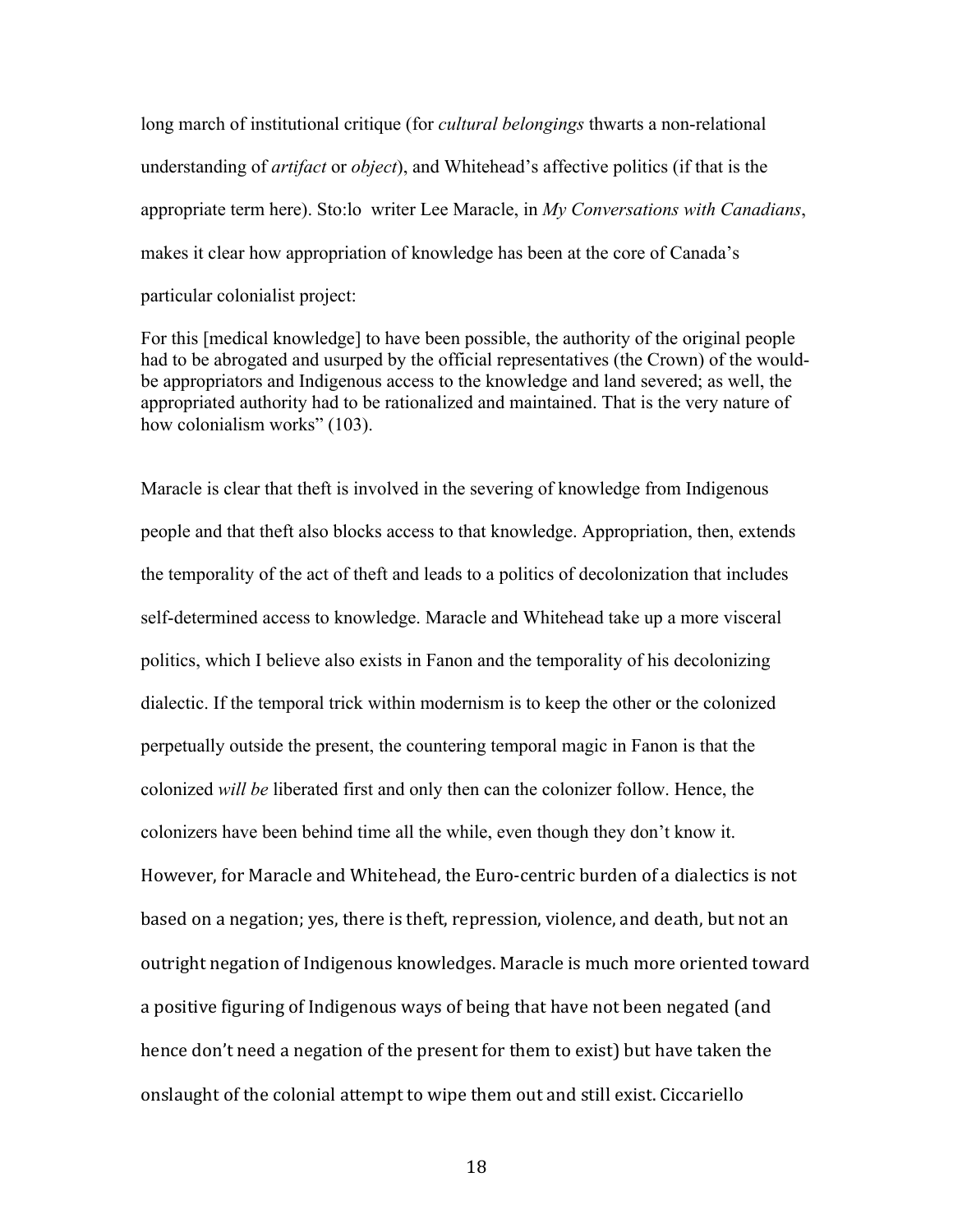describes the relationship to the positive and negation in Fanon in this way: "While the brutality of the Fanonian dialectic is undeniable, so too is this positive source, which later finds its basis in the reservoir of relative exteriority  $-$  to use Dussel's terms – of the Algerian peasantry"  $(161)$ . The difference in Maracle's argument is that there is no exteriority but rather an Indigenous present, both as possibility and reality, that has always been grounded rather than being exterior.

Reiland Rabaka summarizes the base of Fanon's decolonizing dialectic in this direct manner: "Under colonialism neither the colonized nor the colonized knows himself or herself" (109). Rabaka clarifies that, "In order for both the racially colonized and the racial colonizers to be 'set free,' Fanon thought it was necessary to decolonize the whole of humanity, that is, the racially colonized and the racial colonizers" (288). Applying this position today might seem like a sleight of hand, for it seems to call for the healing of the settler-colonialist self, rendering decolonization as yet an another form of self-help for white folks. If I can bring Maracle and Fanon into an imagined dialogue, here, they both appeal to the colonizer to act on self-critique and reflection.<sup>5</sup> As Maracle writes: "Settlers" ought to look at their own history, then look in the mirror. After annihilating our populations, and much of the animal life on this continent and in the oceans, and the waters, who would want to be you?" (132). As *A Dying Colonialism* and Maracle's work make sanguinely clear, the answer is *no one*, including *you*!

The stakes in cultural appropriation and colonialism and their complex temporalities are extremely material, even if a level of abstraction is necessary to pose what is at stake. For Fanon, and in Maracle's *My Conversations with Canadians*, it is the future that is at stake. Time, then, and models of temporality become a site of struggle.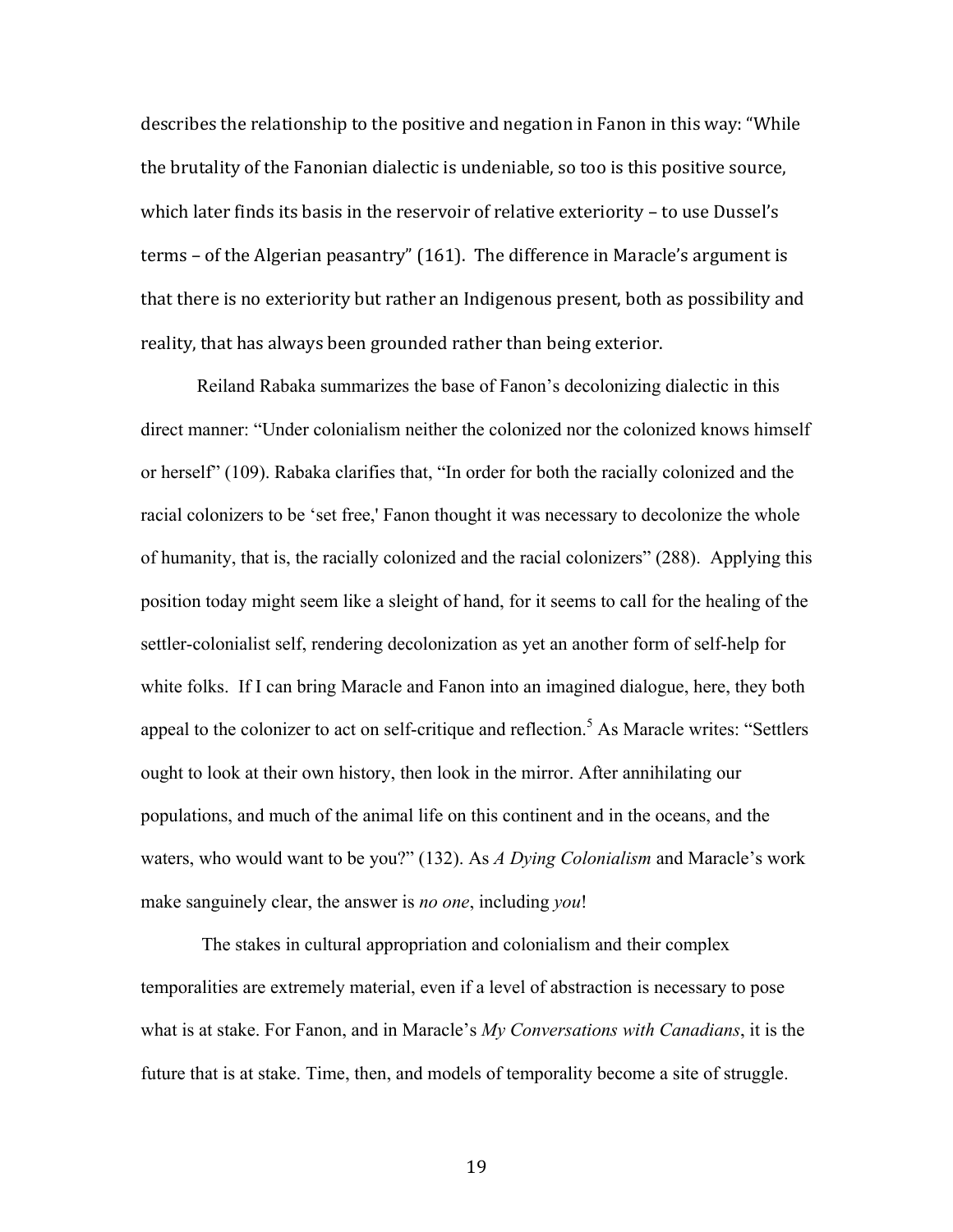A key aspect of Fanon's proposition involves calling first for a global project of closing down colonialism and then for the emergence of "a new humanity" (28). *A Dying Colonialism* is filled with phrases of futurity, of "the rising generation" (26), of "a new society [that] has come to birth"  $(27)$ . Within the temporality of a dying colonialism – a temporality that has a universal horizon of liberation because of its negation of colonialism in the present -- CanLit can be seen as a residual but still powerful aspect of those forces that continue to choke both the colonized and the colonizer (although to different degrees!). I use *residual* here as a hopeful term, for it points to a future when the colonial frame is no longer the unacknowledged dominant frame for cultural production in Canada.

I've attempted to provide a critique of cultural appropriation based on its history as an aesthetic devise within modernism, and I've tried to show how this aesthetic devise is bound to forms of temporality necessary for colonialism and to an economic system based on extraction. I've tried to do this from the position of a writer surrounded by the institutions, myths, discourses, and economies of CanLit that I see all too often as a "repetition of the worst" that choke the roles that writing might take at this moment in the present. That is, I've tried to both look in the mirror and form a critique (for I still see critique as a necessary step) to point out that settler-colonizer writers have had many clear options and clear paths to fling off their role in cultural appropriation and theft. Insisting on the relationship of the cultural and the economic helps foreground the systemic aspect of *extractionist appropriation* and moves its critique away from tired assertions of the freedom of a writer's imagination or as a necessity of a new globalized multiculturalism. That we are seeing – hopefully – the last writhings of both an economic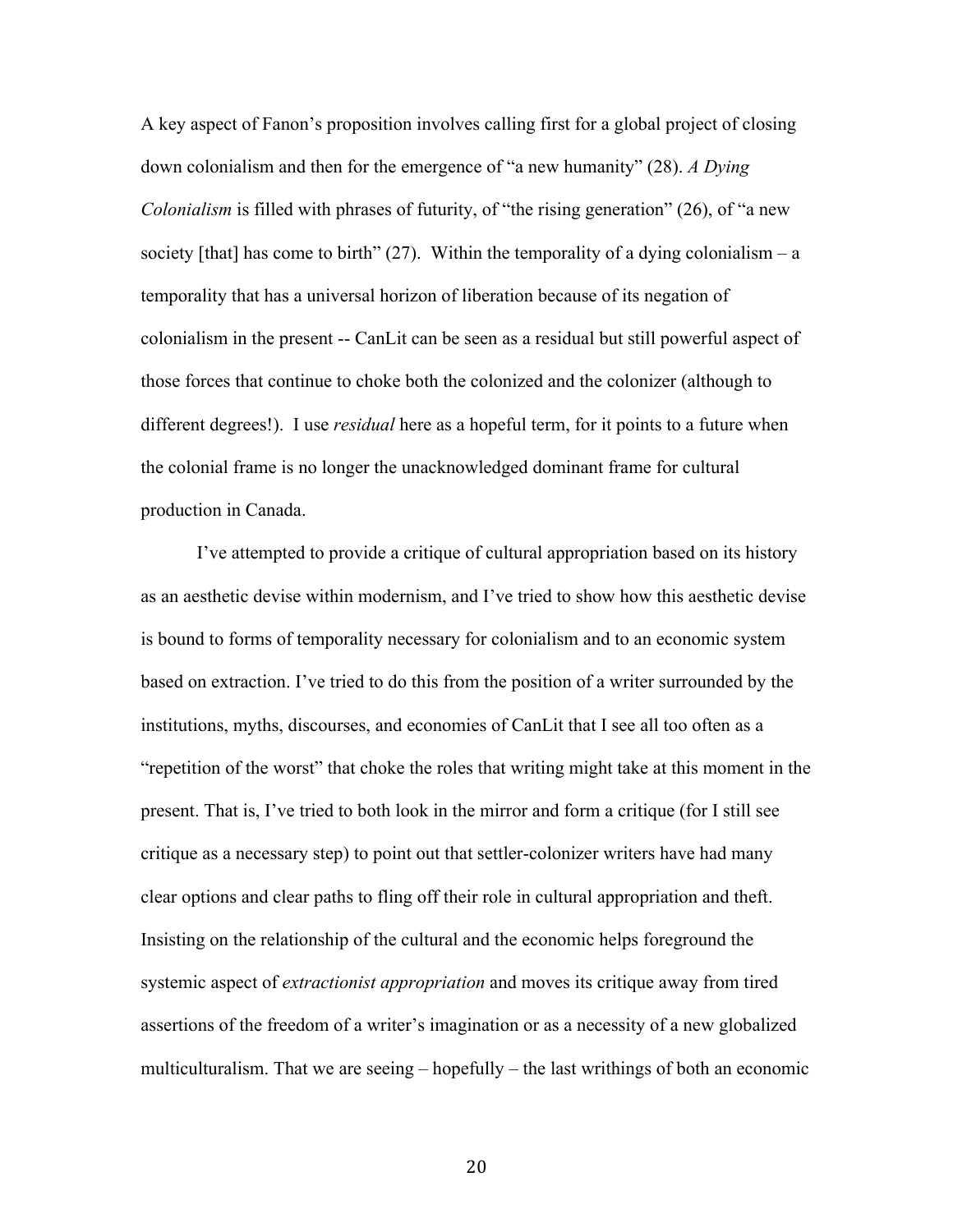model based on extraction and a cultural program that mimics that economy is the future

horizon of the positive aspects of a dying colonialism.

# **Works Cited**

Anderson, Jane and Haidy Geismar. *The Routledge Companion to Cultural Property*. New York: Routledge, 2017.

Badiou, Alain. *The Rebirth of History: Times of Riots and Uprisings*, trans. Gregory Elliott. London: Verso, 2012.

Buchloh, Benjamin, H.D. Neo-Avantgarde and Culture Industry: Essays on European and American Art from 1955 to 1975. Cambridge, Mass.

Ciccariello-Maher, George. *Decolonizing Dialectics*. Durham: Duke UP, 2017.

De Angelis, Massimo. *The Beginning of History: Value Struggles and Global Capital*, London: Pluto Press, 2007.

Equity Task Force of The Writers Union of Canada. "Statement from the TWUC Equity Task Force in Response to WRITE MAGAZINE editorial "Winning the Appropriation Prize<sup>"</sup>

https://www.writersunion.ca/sites/all/files/Amended%20Statement%20from%20the%20T WUC%20Equity%20Task%20Force%20May15.pdf.

Fong, Richard. "Working Through Cultural Appropriation." *Fuse* XVI. 5 & 6 (1993: 16- 24.

Fanon, Frantz. *A Dying Colonialism*. Trans. Haakon Chevalier. New York: Grove Press, 1965.

Foster, Hal. *Recodings.* Seattle: Bay Press, 1985.

Gudynas, Eduardo. "Diez Tesis Urgentes Sobre el Neuvo Extractivismo: contextos y demandas bajos el progresismo sudamericano actual." *Extractivismo, Politica, y sociedad*. Ed. Francisco Davila. Quito: CAAP and CLAES, 2009 :187-225

Niedvieski, Hal. "Winning the Appropriation Prize." *Write* Spring 2017: 8.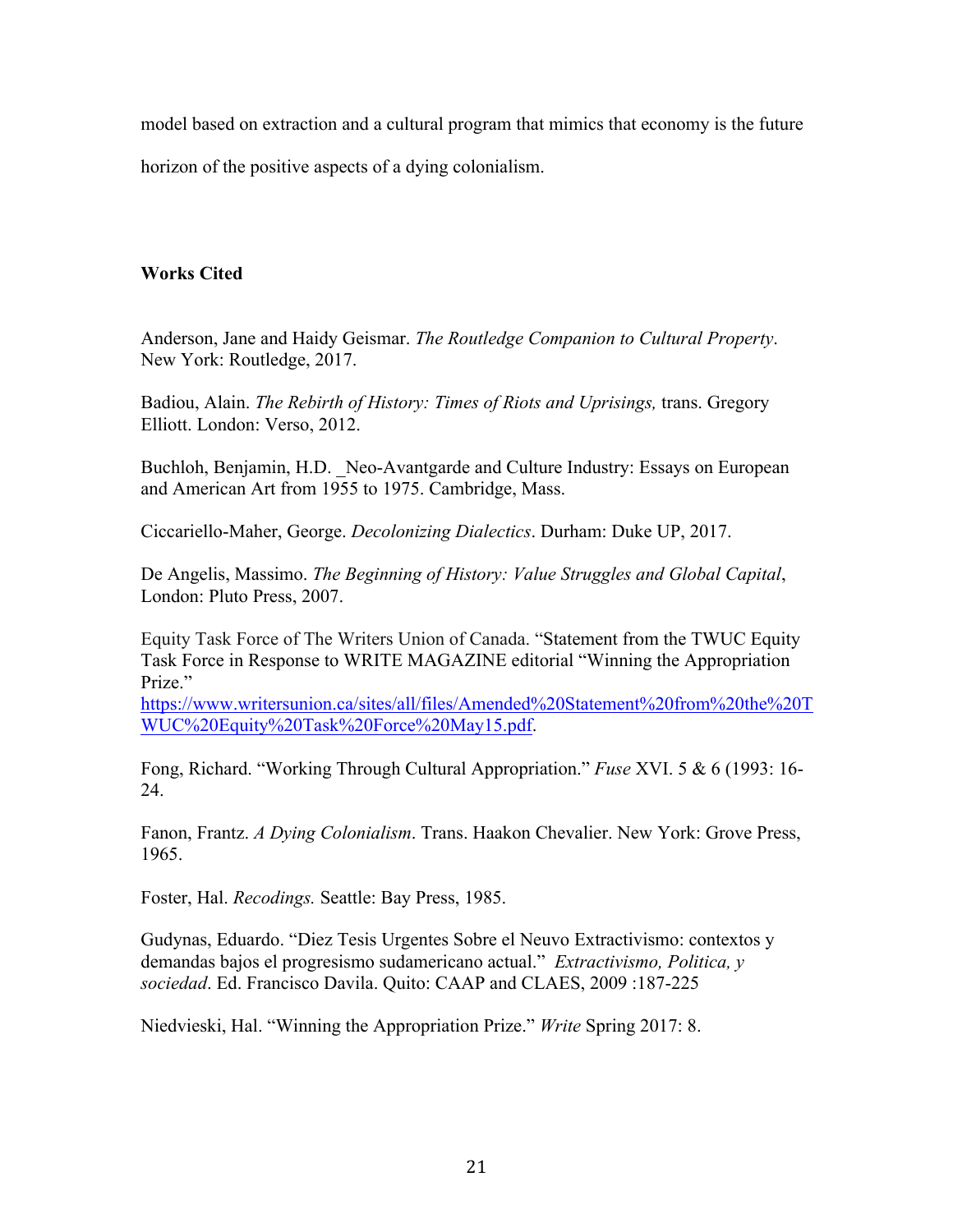Keeshig-Tobias, Lenore. "Stop Stealing native Stories". *The Globe and Mail*. May 19, 2017. https://www.theglobeandmail.com/news/national/cultural-appropriation-stopstealing-native-stories/article35066040/

Lamey, Andy. "Anti-appropriation's Capitalist Logic." *Literary Review of Canada* (July-August 2018): np.

https://reviewcanada.ca/magazine/2018/07/anti-appropriations-capitalist-logic/

Maracle, Lee. *My Conversations with Canadians*. BookThug, 2017.

Peck, Jamie. *Constructions of Neoliberal Logic*. Oxford: Oxford University Press, 2010.

Rabaka, Reiland. *Forms of Fanonism: Frantz Fanon's Critical Theory and the Dialectics of Decoloniation*. Lanham: Lexington Books, 2010.

Rifkin, Mark. *Beyond Settler Time: Temporal Sovereignty and Indigenous Self-Determination*. Durham: Duke UP, 2017.

Todd, Loretta. "Notes on Appropriation." *Parallelogramme* 16.1 (1990): 24-33.

Tomiak, Julie. "Contesting the Settler City: Indigenous Self-Determination, New Urban Reserves, and the Neoliberalization of Colonialism." *Antipode* vol. 49, No. 4 (2017): 928-945.

Wente, Jesse. *Metro Morning.* CBC. Toronto. 15 May 2017. Radio.

 

Whitehead, Joshua. "A Note on Indiginegativity: An Addendum by Joshua Whitehead." 11 May, 2017. https://www.tiahouse.ca/notes-indiginegativity-addendum-joshuawhitehead/.

Wilson, Jordan. " 'Belongings' in " $\dot{c}$ *asna?am:* the city before the city." 27 January 2016. https://www.sfu.ca/ipinch/outputs/blog/citybeforecitybelongings/

<sup>1</sup> In 2013, Hobbema reverted to its original name, Maskwacis, a change initiated by the Samson Cree Nation, the Ermineskin Cree Nation, the Louis Bull Tribe, and the Montana First Nation.

<sup>&</sup>lt;sup>2</sup> In an article in *Quill & Quire*, "Examining the Roots of Cultural Appropriation," **Whitney French** points to Richard Fung's important text from 1993, which I discuss later in this essay. She also gives a quick overview of the 1990s debates on cultural appropriation.

https://quillandquire.com/omni/whitney-french-examining-the-root-of-culturalappropriation/

<sup>&</sup>lt;sup>3</sup> Wente appeared on CBC Metro Morning with Matt Galloway on May 15, 2017. See, https://www.youtube.com/watch?v=J\_G42QVH3QM. Accessed September 30, 2018.